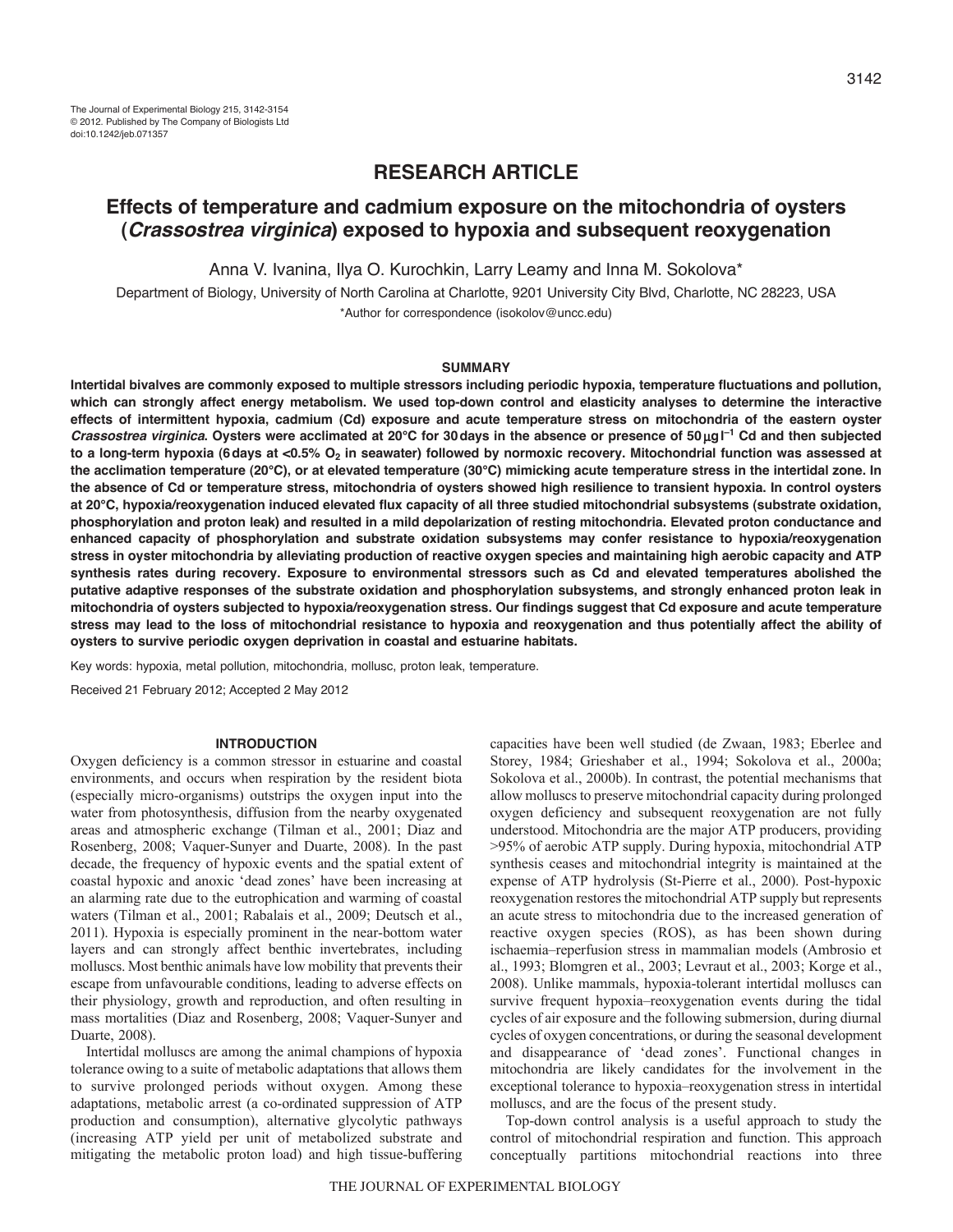interconnected blocks – phosphorylation, proton leak and substrate oxidation subsystems – linked by a common intermediate, the protonmotive force  $\Delta p$  (Brand, 1997; Brand, 1998; Suarez, 2004). The substrate oxidation subsystem creates  $\Delta p$  and involves the activities of the tricarboxylic acid cycle, electron transport chain, and substrate transporters. The phosphorylation and proton leak subsystems dissipate  $\Delta p$ . The phosphorylation subsystem (including  $F_0$ , $F_1$ -ATPase, adenylate and inorganic phosphate transporters) uses  $\Delta p$  to synthesize ATP, and the proton leak subsystem involves all futile cation cycles that dissipate  $\Delta p$  without ATP production. Proton leak reactions reflect inherent inefficiency of mitochondria, but can also fulfil important physiological functions such as control of ROS production (Brand, 2000; Miwa and Brand, 2003; Rolfe and Brand, 1997). The top-down control analysis involves determining the kinetic response of these three subsystems (measured as changes of  $O<sub>2</sub>$  consumption) to an experimentally induced change in their common intermediate,  $\Delta p$ . This provides a way to quantify the control that each subsystem confers over mitochondrial respiration under different physiological conditions and to determine critical mitochondrial reactions modulated by external effectors. Top-down control analysis has been previously used to dissect the mechanisms of mitochondrial responses to temperature (Chamberlin, 2004b; Dufour et al., 1996), cadmium (Cd) exposure (Kesseler and Brand, 1994a; Kesseler and Brand, 1994b; Kesseler and Brand, 1994c; Kesseler and Brand, 1995; Kurochkin et al., 2011) and developmentally induced apoptosis (Chamberlin, 2004a). However, this approach has not been used to explore how rapid changes in oxygen levels affect the mitochondrial function of animals that often experience transient environmental hypoxia.

The aim of this study was to elucidate the effects of prolonged hypoxia (such as can occur in the coastal 'dead zones') and posthypoxic recovery on mitochondrial function in a hypoxia-tolerant intertidal mollusc, the eastern oyster (*Crassostrea virginica* Gmelin 1791), and to determine whether mitochondrial sensitivity to hypoxia and reoxygenation is modulated by other environmental stressors such as temperature and exposure to a toxic metal, cadmium. The distribution of the oyster populations in the western Atlantic overlaps with the coastal 'dead zones' where these organisms can be exposed to oxygen-deficient conditions for days to weeks (Diaz and Solow, 1999; Rabalais et al., 1999), making them an excellent model to investigate the mitochondrial effects of transient hypoxia. Temperature fluctuations and metal pollution are also common stressors in oyster habitats. Like all intertidal organisms, oysters experience frequent and rapid fluctuations in temperature with up to 10–20°C change within a few hours during the diurnal and tidal cycles (Helmuth et al., 2002; Cherkasov, A. S., et al., 2007). Oysters can also bioaccumulate high levels of trace metals such as Cd, rendering them susceptible to their toxic effects (Roesijadi, 1996; Sokolova et al., 2005a). Both temperature and Cd can strongly affect mitochondrial function in oysters, decreasing mitochondrial efficiency, negatively affecting ATP synthesis capacity and increasing oxidative stress (Sokolova, 2004; Cherkasov et al., 2006b; Cherkasov, A. A., et al., 2007; Kurochkin et al., 2011). Due to high sensitivity of mitochondria to temperature and toxic metals (Kurochkin et al., 2009; Ivanina et al., 2010a; Ivanina et al., 2010b; Ivanina et al., 2011; Kurochkin et al., 2011), these stressors can potentially impact the ability of oysters to endure transient hypoxia and successfully recover upon reoxygenation in polluted estuaries; however, such impacts are not yet fully understood. This study investigates the combined effects of transient hypoxia, temperature and Cd stress on mitochondrial capacity and control of mitochondrial function in order to provide insights into the potential mechanisms of stress-induced injury and protection of molluscan mitochondria in the face of multiple environmental stressors.

# **MATERIALS AND METHODS Animal collection and maintenance**

Adult *C. virginica* (7–12cm shell length) were obtained from a commercial supplier (Cuttyhunk Shellfish Farms, Cuttyhunk, MA, USA). Oysters were shipped within 48 h of collection to the University of North Carolina at Charlotte and placed in tanks with aerated artificial seawater (ASW) (Instant Ocean, Kent Marine, Acworth, GA, USA) at 20°C and 30‰ salinity. Temperature and salinity were maintained within 1<sup>o</sup>C and 1‰ of their respective target values. All oysters were allowed to recover for 10days. After that period of time, half of the tanks were randomly selected, and Cd (as CdCl<sub>2</sub>) was added at a nominal concentration of  $50 \mu g l^{-1}$ . The remaining tanks were used as controls. Oysters in all tanks (with and without Cd addition) were acclimated for 30days prior to hypoxic exposure. Mortality during this acclimation period was less than 5% and did not significantly differ between control and Cdexposed groups. Oysters were fed *ad libitum* on alternate days with a commercial algal blend (2ml per oyster) containing *Nannochloropsis oculata*, *Phaeodactylum tricornutum* and *Chlorell*a sp. with a cell size of  $2-20 \mu m$  (DT's Live Marine Phytoplankton, Sycamore, IL, USA). At least three tanks were set for control and Cd exposure, and oysters were randomly sampled from these tanks for each experiment.

After the preliminary acclimation, oysters were placed in plastic trays fitted with a lid (10–12 oysters in 5litres ASW), and hypoxic conditions were created by bubbling ASW with nitrogen (Robert Oxygen, Charlotte, NC, USA). Oxygen concentrations were measured daily and ranged between  $0.2$  and  $0.5\%$  O<sub>2</sub> throughout the duration of hypoxic exposure. Water in each tray was changed every day using ASW pre-equilibrated with nitrogen. After 6days of hypoxia, oysters were returned to well-aerated tanks with ASW and allowed to recover for 1h. This time was chosen because our previous studies indicated that this is when the strongest change in mitochondrial characteristics is expected (Kurochkin et al., 2009). Cd levels during hypoxic exposure and recovery periods were maintained at the same levels as during the previous 30 day acclimation period (0 and  $50 \mu g l^{-1}$  Cd for control and Cd-exposed oysters, respectively). Mitochondria were isolated from oysters exposed to 6days of hypoxia without reoxygenation (later referred to as hypoxic oysters) and from oysters exposed to 6days of hypoxia followed by 1h normoxic recovery (referred to as hypoxia/reoxygenation treatments). Control and Cd-exposed oysters were maintained for the same duration of time under normoxic conditions (19–21% O<sub>2</sub>) in the absence or presence of  $50 \mu g l^{-1} C d$ , respectively (referred to as normoxic oysters). Mitochondria isolated from normoxic oysters served as controls for the respective hypoxia and hypoxia/reoxygenation treatments. Oysters were fed *ad libitum* with DT's Live Marine Phytoplankton during normoxia and posthypoxic reoxygenation but not during hypoxic exposure. Our pilot studies showed that oysters ceased feeding in hypoxia even if provided with food (I.M.S., unpublished data); therefore, no food was added during hypoxic exposures to prevent potential artifacts due to the algal decay and bacterial proliferation.

### **Mitochondrial isolations**

Mitochondria were isolated from oyster gills using a method modified from Sokolova (Sokolova, 2004). Briefly, 2–4g of gills were placed in an ice-cold buffer containing  $100 \text{ mmol}^{-1}$  sucrose,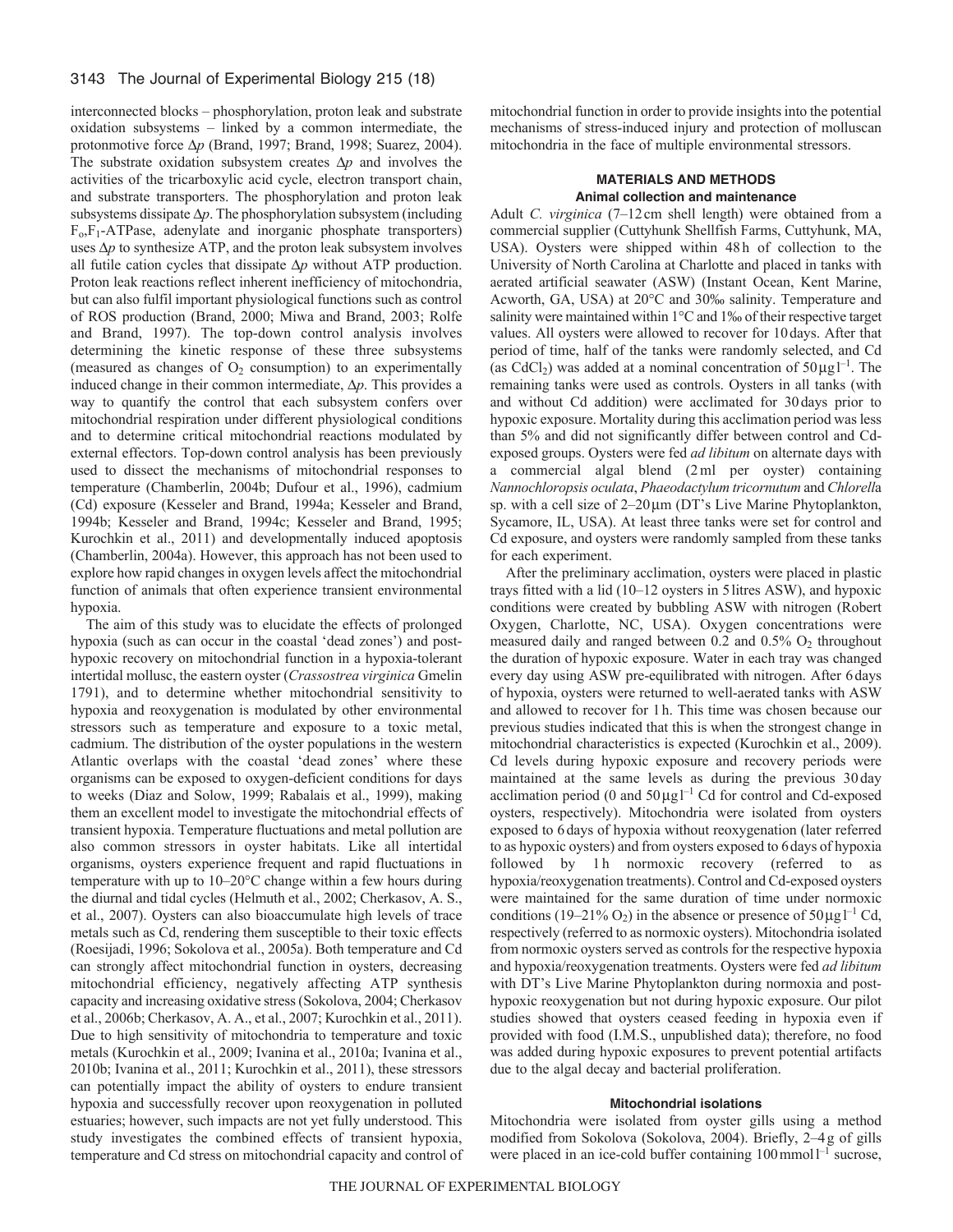$200$  mmol  $l^{-1}$  KCl,  $100$  mmol  $l^{-1}$  NaCl,  $8$  mmol  $l^{-1}$  EGTA and  $30$  mmol<sup>1-1</sup> Hepes at pH7.5 and homogenized with several passes (200r.p.m.) of a Potter–Elvenhjem homogenizer with a loosely fitting Teflon pestle. EGTA was used during the isolations of mitochondria from both control and Cd-exposed oysters to ensure that there was no carry-over of cytosolic trace metals to the mitochondrial assays. The homogenate was centrifuged at 2000*g* for 8min to remove cell debris, and the supernatant was centrifuged at 8500 *g* for 8min to obtain a mitochondrial pellet. The mitochondrial pellet was resuspended in homogenization buffer without EGTA, centrifuged again at 8500g for 8min, and resuspended in 0.5ml of ice-cold assay medium consisting of  $150$  mmol  $l^{-1}$  sucrose,  $250$  mmol  $l^{-1}$  KCl,  $10$  mmol  $l^{-1}$  glucose,  $10$  mmol<sup>1-1</sup> KH<sub>2</sub>PO<sub>4</sub>,  $10$  mg m<sup>1-1</sup> bovine serum albumin (BSA; fatty acid free), and 30 mmol<sup>1-1</sup> Hepes at pH7.2. Protein concentrations in mitochondrial isolates were measured using a Bio-Rad protein assay (Bio-Rad, Hercules, CA, USA) in the presence of 0.1% Triton X-100 to solubilize mitochondrial membranes.

# **Measurements of mitochondrial respiration and membrane potential**

Respiration of mitochondrial suspensions  $(2 \text{ mg} \text{ml}^{-1} \text{ protein})$  was measured in a water-jacketed, temperature-stabilized four-port chamber (World Precision Instruments, Sarasota, FL, USA) at one of the two studied temperatures (20 or 30°C) using a fibre-optic oxygen sensor connected to the Microx TX3 oxygen monitor (Precision Sensing, Dusseldorf, Germany). A two-point calibration (0 and 100% of air saturation using a saturated  $\text{Na}_2\text{SO}_3$  solution and an air-saturated assay medium, respectively) was performed prior to each measurement at the respective assay temperature (20 or 30°C). It is worth noting that all oysters were acclimated at 20°C and therefore mitochondrial exposure to 30°C represents an acute temperature stress. Such acute temperature stress is commonly experienced by intertidal bivalves including oysters, whose body temperature can fluctuate by 10–20°C within a short period of time (minutes to hours) during the tidal cycle (Helmuth et al., 2002; Cherkasov, A. S., et al., 2007).

State3 (ADP-stimulated) respiration was determined following addition of 200nmol ADP, and state4 (resting) respiration was measured when ADP was depleted. After state4 respiration was measured, a specific inhibitor of mitochondrial  $F_0$ ,  $F_1$ -ATPase, oligomycin ( $2 \mu g$ ml<sup>-1</sup>), was added to ensure the complete cessation of ATP synthesis, and respiration was again determined. The difference in the rates of state 4 respiration in the presence or absence of oligomycin was less than 5%. To maintain consistency among the kinetic and bioenergetic assays, therefore, we report only values for state 4 in the presence of oligomycin. All mitochondrial respiration rates were corrected for non-mitochondrial respiration and oxygen sensor drift by subtracting the residual slope of the oxygen consumption in the presence of  $8 \mu$ moll<sup>-1</sup> KCN. Nonmitochondrial respiration and sensor drift were negligible in these experiments (data not shown). Respiratory control ratios (RCR) were calculated by the ratio of state3 over state4 respiration rates, as described elsewhere (Kurochkin et al., 2011).

Mitochondrial membrane potentials  $(\Delta \psi)$  were determined simultaneously with respiration using a tetraphenyl phosphonium (TPP+)-selective electrode (KWIKTPP-2) and a Super Dri-Ref reference electrode (World Precision Instruments) connected to a pH meter (model 1671, Jenco Instruments, San Diego, CA, USA) (Kurochkin et al., 2011). It is worth noting that mitochondrial protonmotive force  $(\Delta p)$  consists of the electrical membrane potential  $(\Delta \psi)$  and the pH gradient ( $\Delta pH$ ) across the inner mitochondrial

membrane. In this study, we added an  $H^+/K^+$  exchanger, nigericin  $(123 \text{ nmol } l^{-1})$ , to the assay media in order to collapse the pH gradient ( $\Delta p$ H) and convert all of  $\Delta p$  into the electrical gradient ( $\Delta \psi$ ). Therefore, throughout this study we refer to  $\Delta \psi$  as a measure of the mitochondrial protonmotive force.

The tetraphenylphosphonium  $(TPP<sup>+</sup>)$  electrode was calibrated before each measurement using stepwise additions of TPP<sup>+</sup>  $(2-10 \mu \text{mol})^{-1}$ ). Corrections for the non-specific binding of TPP<sup>+</sup> were conducted after fully collapsing the mitochondrial membrane potential with  $0.4$  mmoll<sup>-1</sup> KCN and  $0.5$  mmoll<sup>-1</sup> 2,4-dinitrophenol, as described by Lötscher (Lötscher et al., 1980) and Chamberlin (Chamberlin, 2004a). Non-specific binding of  $TPP^+$  was  $0.75 \pm 0.04 \,\mathrm{\mu}$ mol $\mu$ l<sup>-1</sup> mg<sup>-1</sup> protein and did not significantly differ between mitochondria of the control *versus* the Cd-exposed oysters at different temperatures. TPP<sup>+</sup> concentrations in the assay media were monitored using Logger Pro 3.2 with a Vernier LabPro interface (Vernier Software and Technology, Beaverton, OR, USA). The mitochondrial membrane potential was calculated using the Nernst equation, assuming a mitochondrial matrix volume of 1lmg–1 protein (Kurochkin et al., 2011).

#### **Kinetic responses of the mitochondrial subsystems**

The kinetic responses of the three mitochondrial subsystems (substrate oxidation, proton leak and oxidative phosphorylation) were measured as changes in the oxygen consumption in response to the experimentally induced changes in their common intermediate  $\Delta p$  (expressed as  $\Delta \psi$ ) following a standard protocol of top-down control analysis (Brand, 1997; Brand, 1998; Suarez, 2004). For different subsystems, experimental manipulation of  $\Delta \psi$  was achieved in different ways so that it did not directly affect the activity of the subsystem being measured. For proton leak and phosphorylation subsystems, a change in  $\Delta \psi$  was achieved by titration with malonate, which affects  $\Delta \psi$  *via* inhibition of the substrate oxidation subsystem but does not affect the proton leak or phosphorylation subsystems. For the substrate oxidation subsystem, manipulation of  $\Delta \psi$  was achieved by the gradual addition of a mitochondrial uncoupler [(3 chlorophenyl)hydrazono]malononitrile (CCCP)], which affects  $\Delta \psi$ *via* stimulation of the proton leak but does not directly affect the substrate oxidation subsystem. Titration with either malonate or CCCP led to a decrease in  $\Delta \psi$ .

The kinetic responses of proton leak, substrate oxidation and phosphorylation subsystems were measured in the presence of  $0.5$  mmol<sup>1-1</sup> ADP,  $20 \mu$ mol<sup>1-1</sup> rotenone,  $10$  mmol<sup>1-1</sup> succinate and 1% BSA (fatty acid free) (Kurochkin et al., 2011). Our pilot studies showed that  $10$  mmol<sup> $-1$ </sup> succinate is a saturating concentration for all three subsystems under the assay conditions of this study (data not shown). The kinetic response of the oxidation subsystem was determined by a stepwise addition of small amounts of a mitochondrial uncoupler  $(0.2-1.8 \mu mol<sup>-1</sup> CCCP)$  in the presence of  $5\mu\text{g}$ ml<sup>-1</sup> oligomycin. The kinetic response of the proton leak subsystem was determined in the presence of oligomycin  $(5 \mu g \text{m}^{-1})$ by sequential addition of small amounts of malonate  $(2-18$  mmol  $1^{-1})$ to the respiring mitochondria. The phosphorylation subsystem was titrated by malonate  $(2-18 \text{ mmol1}^{-1})$  in the absence of oligomycin to achieve the maximum respiration rate. In these titrations, we added  $0.15 \mu$ mol of ADP per 1 ml of the assay medium during each malonate addition to maintain the maximum mitochondrial respiration rates. In order to obtain the kinetics of the phosphorylation subsystem only, oxygen consumption measured during the titration of the phosphorylation subsystem was corrected by subtracting the oxygen consumption due to the proton leak calculated at the respective  $\Delta \psi$  values.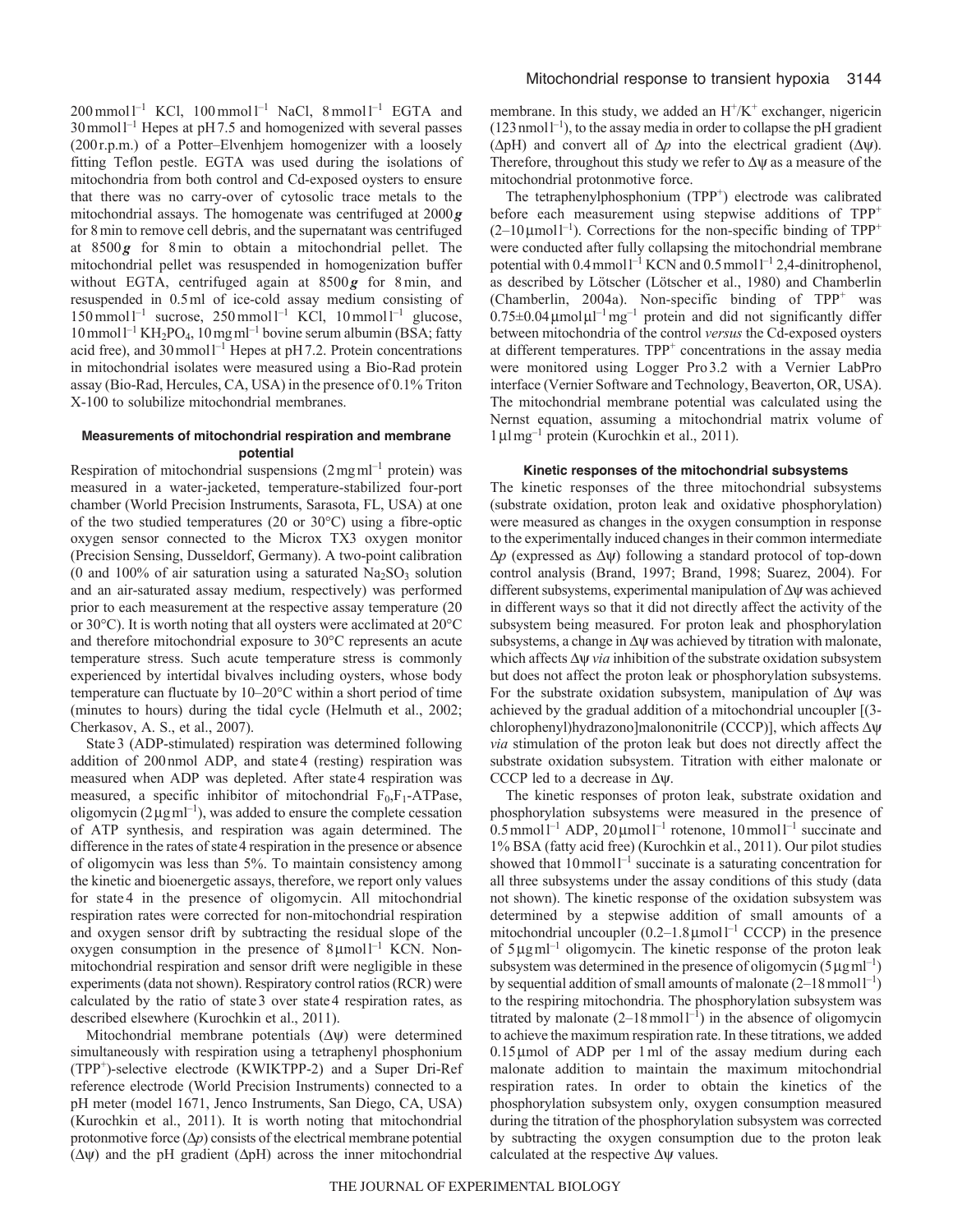### **Data analysis and statistics**

We first examined the distributions of state 3 and 4 respiration,  $\Delta \psi$ and RCR for normality and homogeneity of variances among the treatment groups to test the basic assumptions of the ANOVA. We used a three-way linear model ANOVA to test for the effects of three factors: temperature (two groups: 20 and 30°C), oxygen levels with three groups (normoxia, hypoxia and reoxygenation) and Cd exposure (two groups: control and Cd-exposed). The model included these three main effects as well as all three two-way interactions and the three-way interaction of these factors. We also used a *post hoc* procedure [Fisher's least significant difference (LSD) test for unequal *N*] to test differences between various pairs of means of interest.

The data from the kinetic analyses (i.e. plots of the oxygen consumption rates *versus*  $\Delta \psi$  for each subsystem) were described using second- or third-order polynomials. The best fit was determined by the significance of the second- or third-order coefficients of the regressions using a standard procedure as described elsewhere (Kurochkin et al., 2011). Second-order polynomials were used for kinetics of the substrate oxidation subsystem, and third-order polynomials were used for kinetics of the phosphorylation and proton leak subsystems. Polynomial regressions were used to correct the kinetic response of the phosphorylation subsystem by subtracting the contribution of the proton leak to oxygen consumption at a given  $\Delta \psi$ . All regressions were significant (*P*<0.05) and provided an excellent fit to the experimental data  $(R<sup>2</sup>=0.84-0.99)$  except for the substrate oxidation subsystem in mitochondria from hypoxic oysters  $(R^2=0.59-0.61)$ .

To test for significant differences between the kinetic responses of the mitochondria from different treatment groups, we used contrasts generated for the polynomial curves for each of the three subsystems using the generalized linear model (GLM) procedure of SAS (SAS Institute, Cary, NC, USA). These contrasts tested the collective differences between the curves (including both the intercepts and slopes, with 3 degrees of freedom for the quadratic polynomials and 4 degrees of freedom for the cubic polynomials). Separate statistical comparisons of intercepts and slopes of the respective curves were not conducted, because we were interested in the overall differences in the kinetic responses of different subsystems between the treatments, rather than in the individual estimated parameters of the empirical curves. The  $\alpha$  levels for multiple comparisons were adjusted using sequential Bonferroni corrections (Sokal and Rohlf, 1995). The polynomial regressions were also used to calculate elasticities and the flux control coefficients as described previously (Brand et al., 1988; Hafner et al., 1990). Elasticities and the flux control coefficients, as well as

the respiration rates at the common membrane potential, were calculated at the highest  $\Delta \psi$  for states 3 and 4 of mitochondria common to all experimental treatments.

All differences were considered significant if the probability of type I error was less than 0.05. Data are expressed as means  $\pm$  s.e.m. Sample size for all assays was 5–16, with each sample representing a separate mitochondrial isolate.

# **RESULTS**

# **Effects of Cd, temperature and hypoxia on bioenergetic characteristics of mitochondria**

The three-way ANOVA showed significant effects of two- and/or three-factor interactions of the studied factors on state 3 and state 4 respiration, and on state 4  $\Delta \psi$  (Table 1), thereby precluding the analysis of the single factor effects on these three traits. Therefore, significant treatment effects on these traits were determined using LSD *post hoc* tests (Fig. 1). For RCR and state  $3 \Delta \psi$ , the effects of the factor interactions were not significant. Temperature had a significant effect on state  $3 \Delta \psi$  of oyster mitochondria, while the effects of Cd exposure and hypoxia–reoxygenation were not significant (Table 1). Mitochondrial RCR was significantly affected by hypoxia–reoxygenation but not by Cd exposure (Table1).

Long-term Cd exposure affected mitochondrial respiration and membrane potential  $(\Delta \psi)$  of normoxic oysters at 20 $^{\circ}$ C but not 30 $^{\circ}$ C. At 20°C, mitochondria from normoxic Cd-exposed oysters had lower  $\Delta \psi$  and decreased state 3 and 4 respiration rates (Fig. 1A,C), as well as reduced RCR (Fig.1E). At 30°C, these differences in the bioenergetic characteristics between mitochondria from control and Cd-exposed oysters disappeared (Fig. 1B,D). Overall, elevated temperature (30 $^{\circ}$ C) resulted in a reduced  $\Delta \psi$  of state 3 and 4 mitochondria from control oysters, but not in their Cd-exposed counterparts (Fig.1A,B). Due to the temperature-induced partial depolarization, state3 and 4 respiration rate was similar at 20 and 30°C in mitochondria from control oysters while respiration rates of mitochondria from Cd-exposed oysters increased with increasing temperature (Fig.1A,B).

Prolonged hypoxia had no effect on polarization of the state 4 mitochondria but led to a notable decrease of  $\Delta \psi$  during state 3 in control oysters (Fig.1A,B). In contrast, post-hypoxic recovery partially restored the state  $3 \Delta \psi$  in mitochondria of control oysters, but led to a significant decline of resting  $\Delta \psi$  (Fig. 1A,B). In Cdexposed oysters, hypoxia and post-hypoxic recovery led to elevated state 4  $\Delta \psi$  at 20°C, while at 30°C hypoxia slightly but significantly suppressed state 4  $\Delta \psi$ , which partially recovered during reoxygenation (Fig.1B). A similar trend was found during state3 in Cd-exposed oysters (Fig.1A). Respiration rates of state3 and

Table 1. ANOVA: effects of cadmium exposure, temperature and hypoxia–reoxygenation on bioenergetic characteristics of oyster mitochondria

|                          |      |                     |                     | Probabilities from F tests |                    |            |
|--------------------------|------|---------------------|---------------------|----------------------------|--------------------|------------|
|                          | d.f. | State 3 respiration | State 4 respiration | State $3 \Delta \Psi$      | State 4 $\Delta$ w | <b>RCR</b> |
| Cd exposure (Cd)         | 2    | 0.427               | 0.399               | 0.480                      | 0.374              | 0.117      |
| Temperature (T)          | 2    | 0.698               | < 0.0001            | < 0.0001                   | < 0.0001           | n.a.       |
| Oxygen levels (Oxy)      | 3    | 0.002               | 0.016               | 0.148                      | 0.021              | < 0.0001   |
| $Cd \times T$            |      | 0.627               | 0.471               | 0.486                      | 0.120              | n.a.       |
| $Cd \times Oxy$          | 6    | 0.433               | 0.957               | 0.089                      | < 0.0001           | 0.485      |
| $T \times OxV$           | 6    | 0.188               | 0.020               | 0.469                      | < 0.0001           | n.a.       |
| $Cd \times Oxy \times T$ | 12   | 0.008               | 0.163               | 0.237                      | 0.028              | n.a.       |

State 3: degrees of freedom (d.f.) and probability values from *F* tests are given for the effects of cadmium (Cd) exposure, temperature and oxygen levels, and their interactions on ADP-stimulated respiration; state 4: resting respiration in the presence of oligomycin; RCR, respiratory control ratio. Significant effects are highlighted in bold; n.a., the effect was not tested.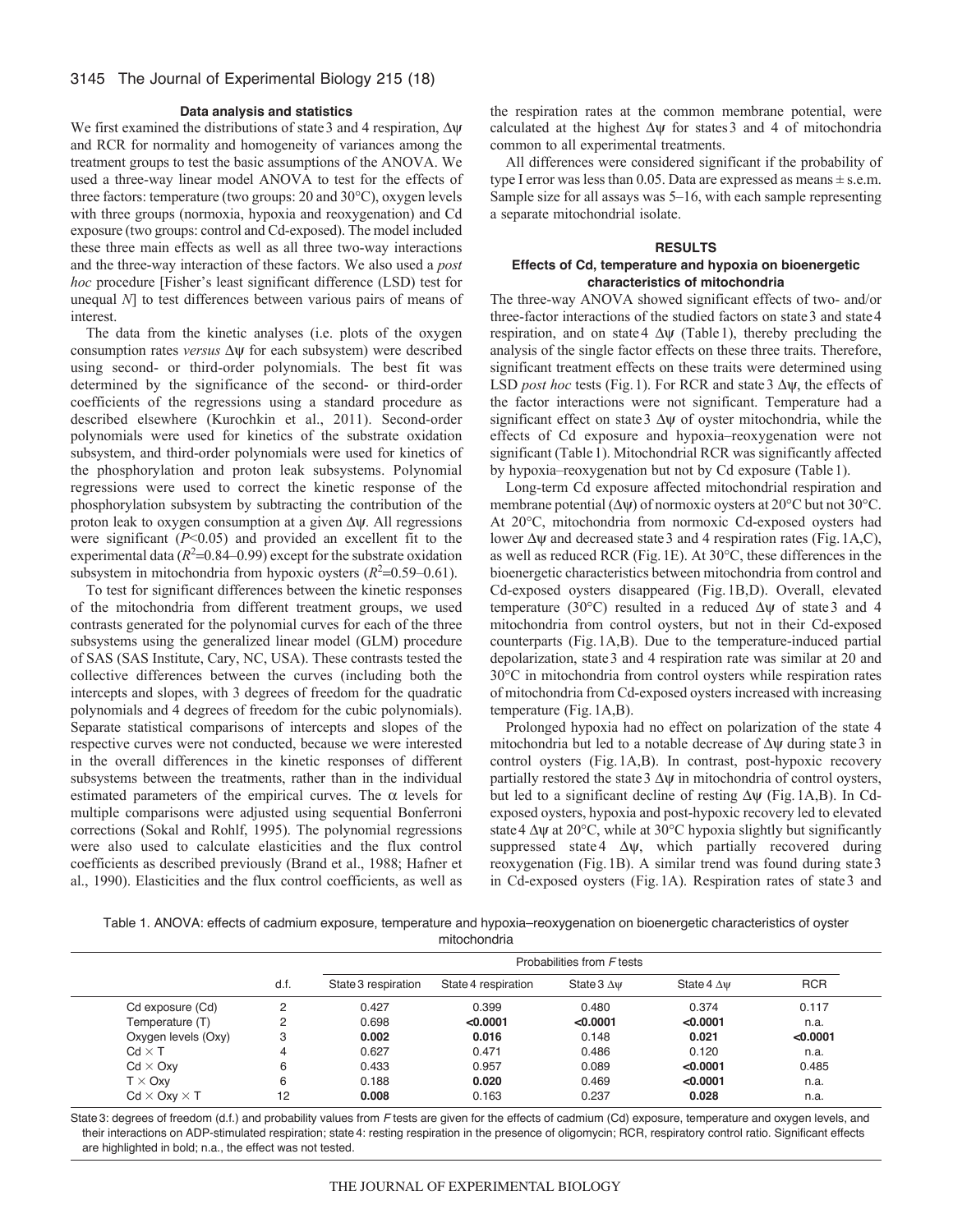

temperature and hypoxia– reoxygenation on basal functional parameters of oyster mitochondria. (A,B) Mitochondrial membrane potential  $(\Delta \psi)$  at 20 and 30°C, respectively; (C,D) mitochondrial oxygen consumption rates at 20° and 30°C, respectively; (E) respiratory control ratios (RCR) at 20°C. All data in A–D are given for state 3 (ADP-stimulated) and state 4 (resting, in the presence of oligomycin) mitochondria. \*Significant differences between the respective parameters in mitochondria from the control and Cdexposed oysters (*P*<0.05). †Values are significantly different in the mitochondria from hypoxic oysters or those recovering after hypoxia compared with their normoxic counterparts (*P*<0.05).  $N=6-16$ .

state4 mitochondria were significantly depressed at 20°C in control and Cd-exposed oysters exposed to hypoxia or post-hypoxic recovery; the effect disappeared at 30°C (Fig.1C,D). Notably, state4 respiration was suppressed to a lesser degree than state 3 respiration in mitochondria from the control oysters, resulting in lower RCR during hypoxia and subsequent recovery (Fig.1E). In contrast, an opposite (albeit non-significant) trend was found in RCR of the mitochondria from Cd-exposed oysters (Fig.1E).

### The kinetic response and  $\Delta y$ -dependent flux of the **mitochondrial subsystems** Substrate oxidation subsystem

Long-term exposure to Cd had little effect on the kinetic response of the substrate oxidation subsystem to  $\Delta \psi$  (Table 2, Figs 2, 3). Overall, there was only a 5–6% difference in the substrate oxidation system flux between normoxic mitochondria of control and Cdexposed oysters when compared at a common membrane potential (Fig.3). A temperature rise from 20 to 30°C led to a significant increase in the oxidative system flux by 50–70% (Table2), and this increase was similar in mitochondria from control and Cd-exposed oysters.

The substrate oxidation flux in mitochondria of control oysters was *~*20–30% higher after 6days of hypoxia and subsequent reoxygenation compared with normoxia, when measured at 20°C at a common  $\Delta \psi$  (Figs2, 3, Table2). In contrast, in Cd-exposed

oysters hypoxia and subsequent reoxygenation resulted in a significantly suppressed flux through the substrate oxidation subsystem at 20°C (Figs2, 3). At 30°C, the substrate oxidation flux was significantly suppressed in mitochondria from hypoxic or recovering oysters in both control and Cd-exposed groups (Figs2, 3).

### Proton leak subsystem

Temperature increase from 20 to 30°C led to a significant rise in the proton conductance in oyster mitochondria (Table2, Figs3, 4). Thus, in mitochondria from control normoxic oysters, the proton conductance increased from  $0.17-0.18 \text{H}^+ \text{min}^{-1} \text{mg}^{-1}$  protein  $\text{mV}^{-1}$ at 20 $^{\circ}$ C to 0.24–0.25 H<sup>+</sup>min<sup>-1</sup> mg<sup>-1</sup> proteinmV<sup>-1</sup> at 30 $^{\circ}$ C, when measured at 130–140mV (Figs3, 4). In control oysters, prolonged hypoxia and post-hypoxic recovery resulted in elevated proton conductance of isolated mitochondria. At a low membrane potential (140mV) this increase was only pronounced at 30°C where the proton conductance increased by ~65% during post-anoxic recovery (Fig.3). At a higher membrane potential typical of non-stressed resting mitochondria (165mV), the respective increase in the proton conductance was considerably stronger, with a 60–70% and 100–250% increase (at 20 and 30°C, respectively) in mitochondria from recovering oysters compared with their normoxic counterparts (data not shown). Long-term Cd exposure led to elevated mitochondrial proton conductance at 30°C but not 20°C (Table2,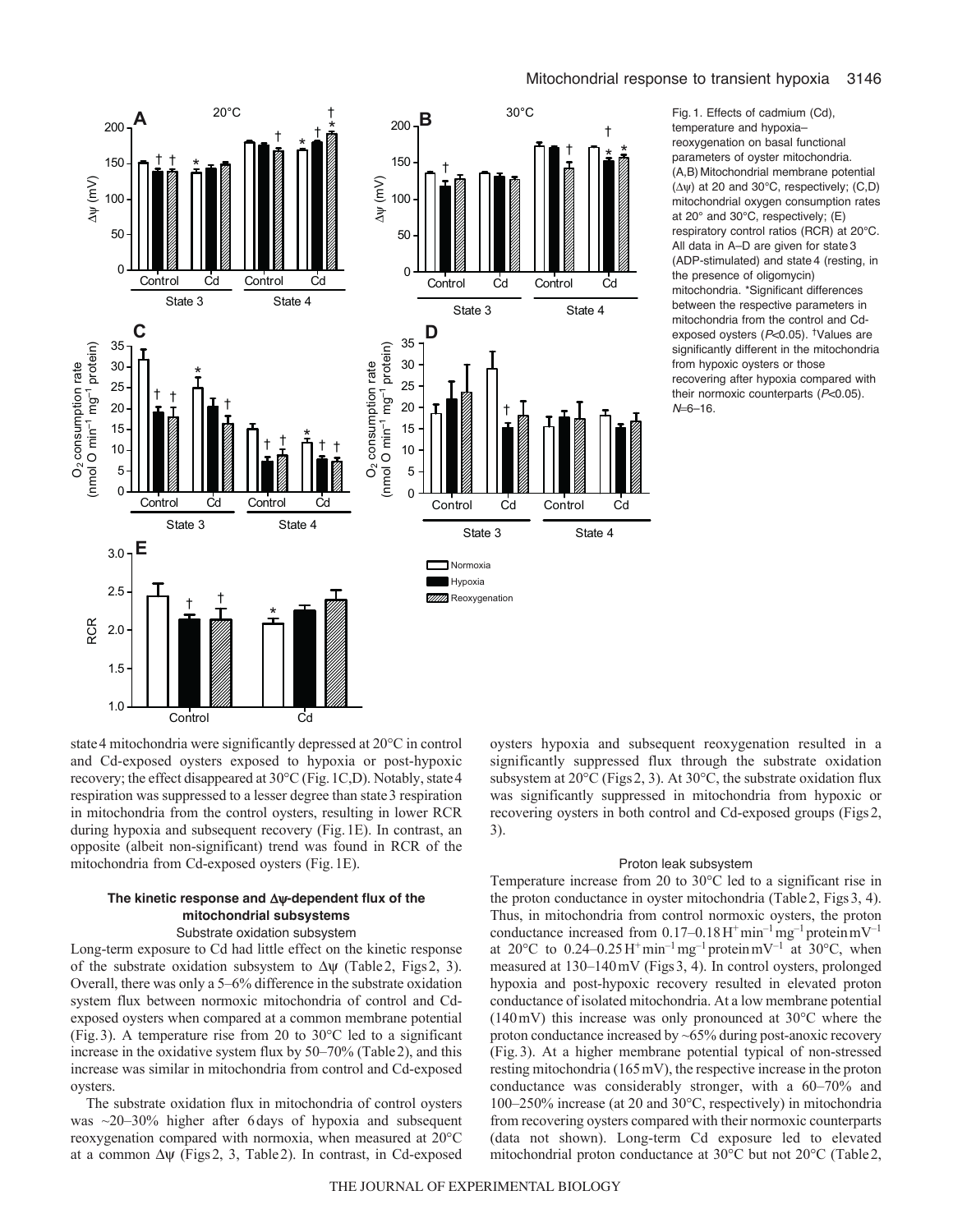# 3147 The Journal of Experimental Biology 215 (18)

|                           |                  | <b>Treatment conditions</b> |                  |                     | Subsystem   |                 |
|---------------------------|------------------|-----------------------------|------------------|---------------------|-------------|-----------------|
| <b>Planned contrasts</b>  | Cadmium exposure | Oxygen levels               | Temperature (°C) | Substrate oxidation | Proton leak | Phosphorylation |
| Control vs Cd             | n.a.             | Normoxia                    | 20               |                     |             | n.s.            |
|                           | n.a.             | Normoxia                    | 30               |                     | n.s.        |                 |
| 20 $vs$ 30 $°C$           | Control          | Normoxia                    | n.a.             |                     |             |                 |
|                           | Cd               | Normoxia                    | n.a.             |                     |             |                 |
| Hypoxia vs normoxia       | Control          | n.a.                        | 20               |                     |             |                 |
|                           | Control          | n.a.                        | 30               |                     |             |                 |
|                           | Cd               | n.a.                        | 20               | n.s.                |             | n.d.            |
|                           | Cd               | n.a.                        | 30               |                     | n.s.        |                 |
| Reoxygenation vs normoxia | Control          | n.a.                        | 20               |                     |             | n.s.            |
|                           | Control          | n.a.                        | 30               |                     |             | n.s.            |
|                           | Cd               | n.a.                        | 20               |                     | n.s.        | n.s.            |
|                           | Cd               | n.a.                        | 30               |                     |             | n.s.            |

| Table 2. Statistical comparisons of $\Delta y$ -dependent kinetic curves for the three studied mitochondrial subsystems |
|-------------------------------------------------------------------------------------------------------------------------|
|-------------------------------------------------------------------------------------------------------------------------|

Only planned contrasts are included. \*Indicates contrasts where the differences between the kinetic curves are significant after the sequential Bonferroni correction for multiple comparisons; n.s., contrasts not significant after the Bonferroni corrections; n.d., contrasts cannot be computed due to the insufficient data; n.a., the effect was not tested.

Figs 3, 4). At 30°C, the Cd-induced increase in the proton conductance was  $\sim$ 15% at 130–140 mV (Fig. 3) and  $\sim$ 20% at 165mV (data not shown). Notably, long-term Cd exposure abolished the increase of the proton conductance induced by exposure to prolonged hypoxia or reoxygenation in oyster mitochondria (Fig.3).

### Phosphorylation subsystem

Long-term Cd exposure had a significant effect on the phosphorylation subsystem kinetics of oyster mitochondria at 30°C, but not at 20°C (Table 2, Figs 3, 5). At 20°C, the differences in the flux rates of the phosphorylation subsystem were negligible between control and Cd-exposed oysters in normoxia. In contrast, at 30°C the phosphorylation rate of mitochondria from Cd-exposed normoxic oysters was >40% lower than in their control counterparts when measured at a common  $\Delta \psi$  of 130mV (Fig. 3). The temperature increase from 20 to 30 $^{\circ}$ C led to a significant rise in the  $\Delta \psi$ -dependent phosphorylation flux (by 2- to 3-fold at 130mV) in both control and Cd-exposed oysters (Fig.3).

At 20°C, prolonged hypoxia resulted in a strong and significant increase of the flux through the phosphorylation subsystem of mitochondria in the control and Cd-exposed oysters (Figs3, 5, Table 2). During 1h of post-hypoxic recovery, the  $\Delta \psi$ -dependent phosphorylation flux rate returned to normoxic levels (Figs3, 5). In contrast, at 30°C long-term hypoxia led to a significant



Fig. 2. Kinetic response of the substrate oxidation subsystem to changes in mitochondrial membrane potential  $(\Delta \psi)$  in control (A,C) and Cdexposed (B,D) oysters. (A,C) Mitochondria from control oysters at 20 and 30°C, respectively; (B,D) mitochondria from Cd-exposed oysters at 20 and 30°C, respectively. Lines represent the respective best-fit polynomial regressions; statistical comparisons of these regressions are given in Table 2. Filled circles and continuous thick line represent data for mitochondria from normoxic oysters; open traingles and continuous thin line represent data from oysters after 6 days of hypoxia; grey squares and broken line represent data for mitochondria from oysters after 12 h of post-hypoxic recovery. Horizontal and vertical bars represent standard errors of the mean for  $\Delta w$  and respiration rates, respectively. Note different scales of the vertical axes for 20 and 30°C data. *N*=5-7.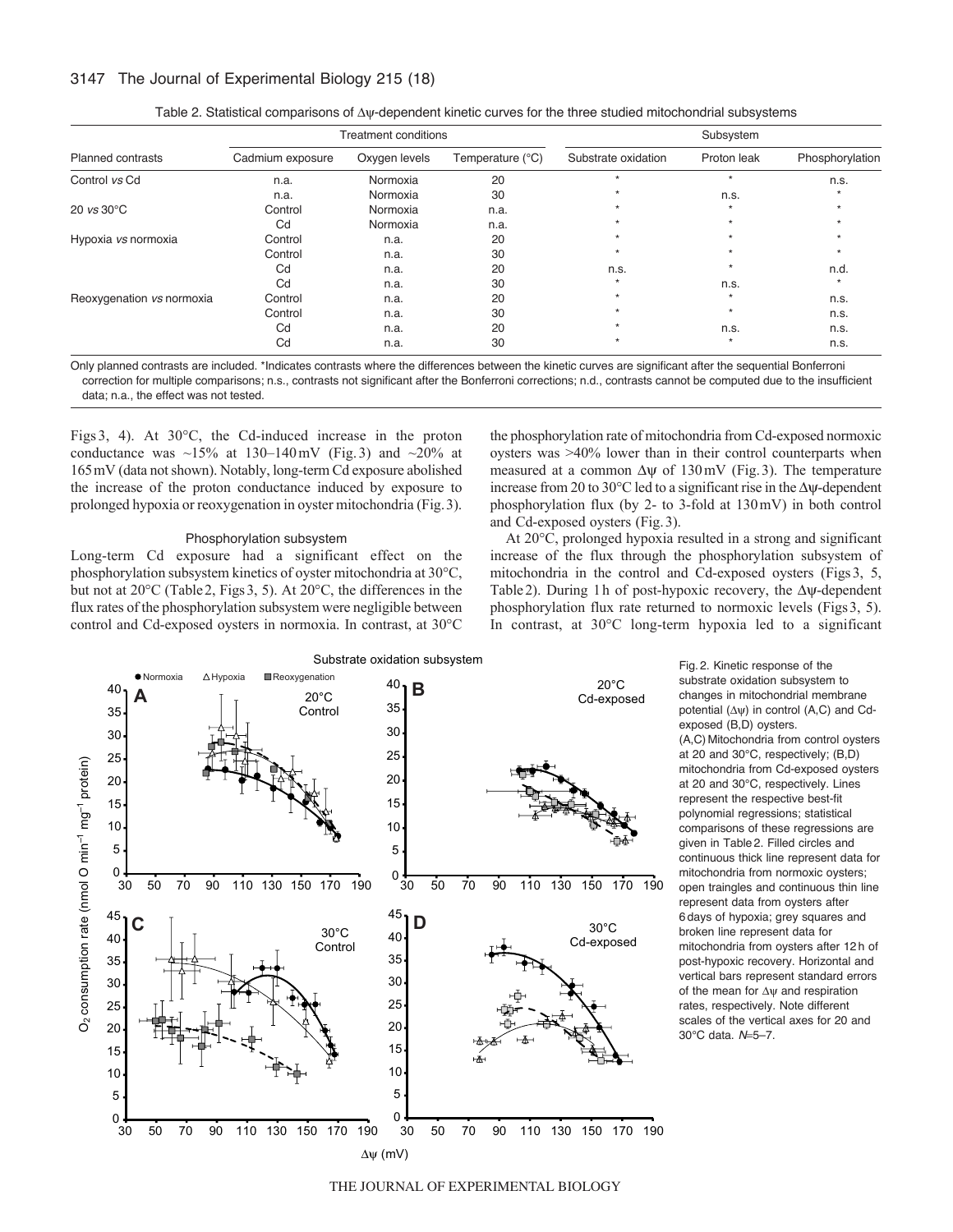

Fig. 3. Flux rates for the three studied mitochondrial subsystems calculated at the common mitochondrial membrane potentials. (A,C,E) Fluxes by the substrate oxidation (A), proton leak (C) and phosphorylation (E) subsystems at a common state 3 membrane potential (130 mV); (B,D) fluxes through the substrate oxidation (B) and proton leak (D) subsystems at a common state 3 membrane potential (140 mV). Flux control coefficients over state 3 and state 4 respiration were calculated at the respective state  $\Delta \psi$  common to all experimental treatments (130 and 140 mV for states 3 and 4, respectively; cf. Fig. 1). The flux rates of the proton leak subsystem could not be calculated for mitochondria from Cd-exposed hypoxic oysters at 20°C and 130 mV, because 130 mV was outside the range of the  $\Delta \psi$  values for the respective kinetic curve (cf. Fig. 3B). Membrane potentials for the flux calculations were chosen to represent the highest common value of  $\Delta y$  of state 3 or state 4 respiration in all experimental treatment groups (cf. Fig. 1), to permit comparison across the treatments.

suppression of the phosphorylation flux rate in oyster mitochondria that was partially recovered upon reoxygenation (Figs3, 5).

# **Flux control coefficients of mitochondrial respiration in response to stress**

### State3 (ADP-stimulated) mitochondria

Distribution of control over state 3 respiration among three mitochondrial subsystems (substrate oxidation, proton leak and phosphorylation) was qualitatively similar in mitochondria from control and Cd-exposed oysters at 20°C (Fig.6). Under these conditions, the substrate oxidation subsystem exerted the highest degree of control (>75%) over the respiration of ADP-stimulated mitochondria (Fig.6). Contributions from the proton leak and phosphorylation subsystems to the control of state3 respiration were low at 2–5 and 8–14%, respectively (Fig.6). At 30°C, the degree

of control exerted by the substrate oxidation subsystem on state3 respiration increased to 80–95% in oysters (Fig.6). Regardless of the experimental temperature, the substrate oxidation subsystem retained the predominant control over state 3 respiration in mitochondria from hypoxic oysters, while post-hypoxic recovery led to a considerable decrease in the degree of control over the state3 respiration exerted by the substrate oxidation subsystem, and a respective increase in the control by the proton leak and phosphorylation subsystems (Fig.6).

### State4 (resting) mitochondria

At 20°C, the strongest degree of control over the resting mitochondrial respiration was exerted by the proton leak subsystem (56–68%), with the remaining 32–44% controlled by the substrate oxidation subsystem (Fig.6). Elevated temperature (30°C) led to a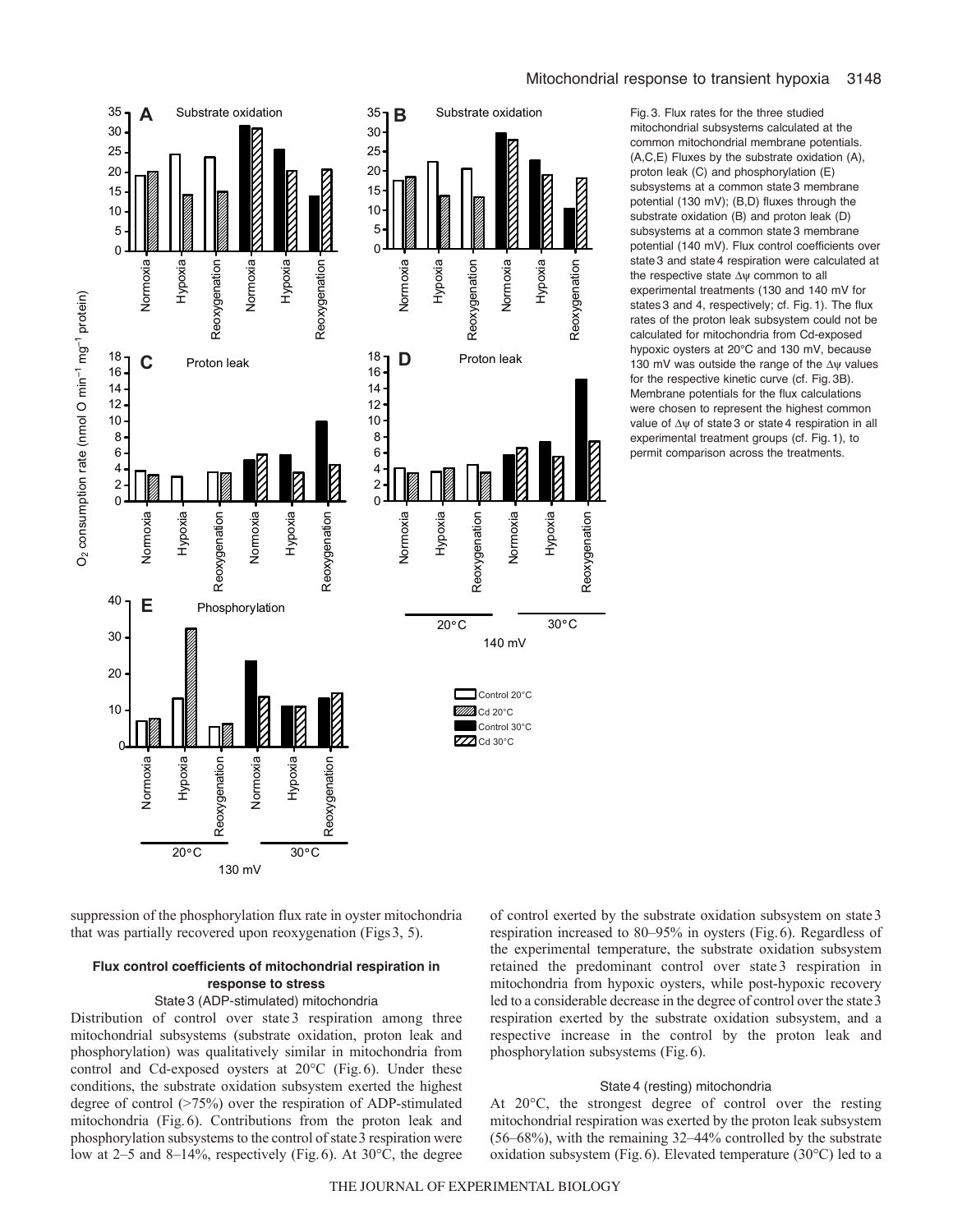

Fig. 4. Kinetic response of the proton leak subsystem to changes in mitochondrial membrane potential in control (A,C) and Cd-exposed (B,D) oysters. (A,C) Mitochondria from control oysters at 20 and 30°C, respectively; (B,D) mitochondria from Cd-exposed oysters at 20 and 30°C, respectively. Lines represent the respective best-fit polynomial regressions; statistical comparisons of these regressions are given in Table 2. Filled circles and continuous thick line represent data for mitochondria from normoxic oysters; open triangles and continuous thin line represent data from oysters after 6 days of hypoxia; grey squares and broken line represent data for mitochondria from oysters after 12 h of post-hypoxic recovery. Horizontal and vertical bars represent standard errors of the mean for  $\Delta \psi$  and respiration rates, respectively. Note different scales of the vertical axes for 20 and 30°C data.  $N=5-8$ .

reversal of the flux control between the substrate oxidation and proton leak subsystems, with the substrate oxidation subsystem exerting most (57–60%) of the control over state4 respiration (Fig.6). This pattern was similar in mitochondria isolated from control and Cd-exposed oysters maintained in normoxia.

Prolonged hypoxia led to a notable increase in the degree of control over state4 respiration exerted by the substrate oxidation system (to >60% of the state4 flux) and a respective decrease in the flux control coefficients of the proton leak subsystem (Fig.6). This trend was seen in the mitochondria from the control and Cd-exposed oysters at 20 and 30°C. Post-hypoxic reoxygenation resulted in a partial recovery of the distribution of flux control over state4 respiration that was closer to the typical normoxic levels, but in most treatment groups this recovery was incomplete after 1h of reoxygenation (Fig.6).

# **DISCUSSION**

## **Oyster mitochondria are resilient to hypoxia–reoxygenation stress**

In the absence of temperature stress and the toxic metal, oyster mitochondria exhibited significant resilience to the prolonged hypoxia and subsequent reoxygenation, and could endure these extreme fluctuations in oxygen levels without loss of the membrane potential or deterioration in their ATP-synthesizing capacity. Prolonged (6days) hypoxia such as can be expected in the coastal 'dead zones' resulted in a mild depolarization of oyster mitochondria accompanied by a slight decrease in state3 and state4 respiration rates and reduced respiratory control ratios. The depolarization trend continued during the post-hypoxic recovery, and respiratory control ratios of mitochondria remained suppressed after 1h of recovery. This situation is in stark contrast with mammalian mitochondria where hypoxic events (such as ischaemia) result in a transient increase of  $\Delta \psi$  followed by a strong hyperpolarization during reperfusion (Kadenbach et al., 2011). Mitochondrial hyperpolarization during the initial stages of recovery enhances production of ROS in mammalian mitochondria and leads to a cascade of ROS-mediated reactions including damage to the mitochondrial proteins [such as electron transport chain (ETC) complexes and aconitase], a decrease in the rate of oxidative phosphorylation, loss of mitochondrial integrity and membrane potential, and eventually cell death (Sadek et al., 2002; Blomgren et al., 2003; Lee et al., 2003; O'Rourke et al., 2005; Talbot and Brand, 2005; Navet et al., 2006). Thus mild mitochondrial depolarization observed during hypoxia and reoxygenation in oyster mitochondria may be a protective response to prevent excessive ROS formation during post-hypoxic reoxygenation, because mitochondrial ROS generation is very sensitive to  $\Delta \psi$  and increases exponentially with increasing membrane potential (Miwa and Brand, 2003; Talbot and Brand, 2005). Interestingly, modest mitochondrial depolarization with pharmacological agents or by preischaemic conditioning attenuates ROS generation and confers protection from reperfusion-induced injury in mammals (Honda et al., 2005; Sack, 2006; Chen et al., 2007), resembling the situation normally observed in oyster mitochondria during hypoxia/reoxygenation.

The decrease in  $\Delta \psi$  found in mitochondria from hypoxic and recovering oysters was probably due to the elevated mitochondrial proton conductance rather than suppression of the activity or efficiency of the proton pumps in the ETC. Indeed, when corrected to a common  $\Delta \psi$ , the flux capacity of the substrate oxidation subsystem was significantly elevated in mitochondria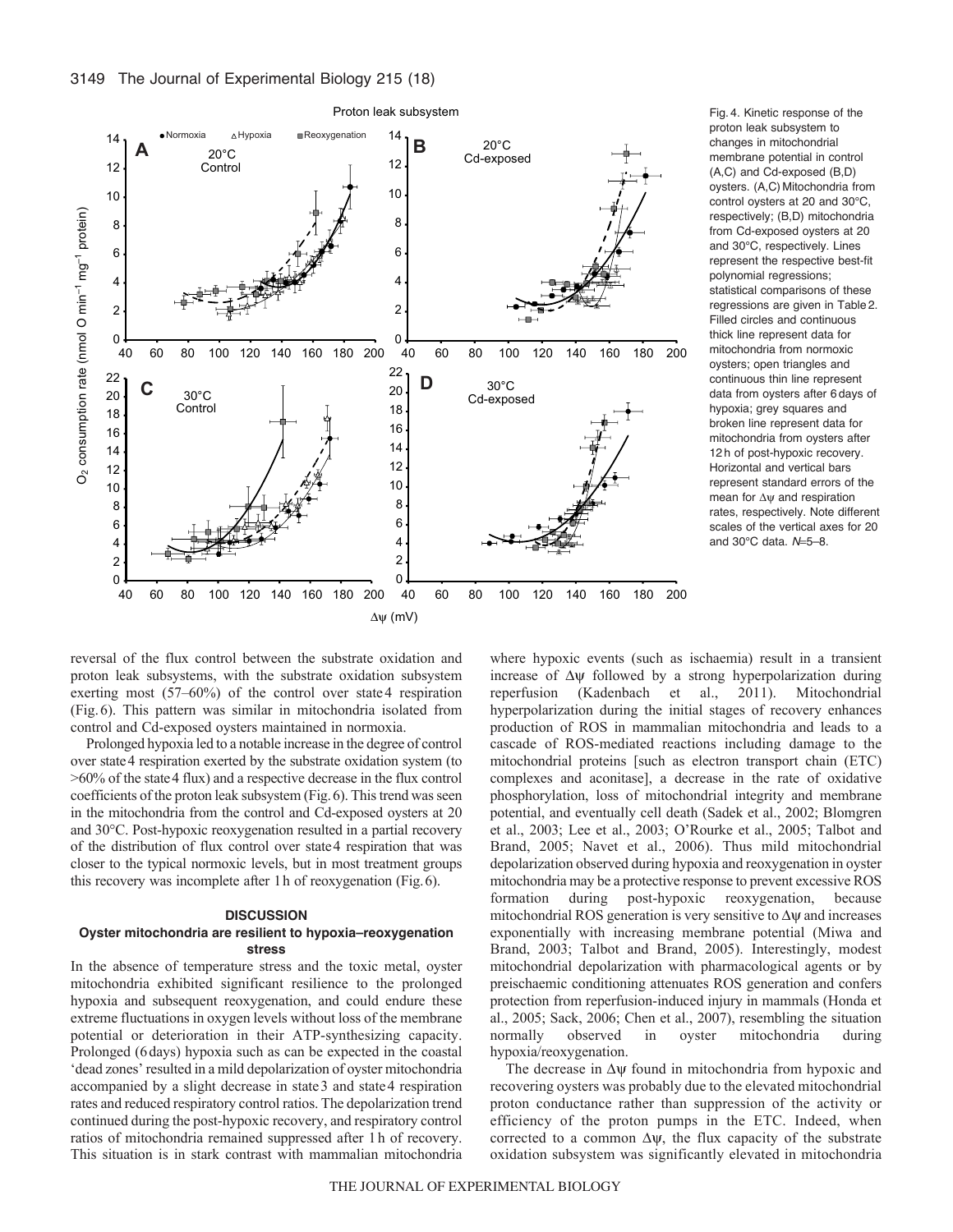



Phosphorylation subsystem

Fig. 5. Kinetic response of the phosphorylation subsystem to changes in mitochondrial membrane potential in control (A,C) and Cd-exposed (B,D) oysters. (A,C) Mitochondria from control oysters at 20 and 30°C, respectively; (B,D) mitochondria from Cd-exposed oysters at 20 and 30°C, respectively. Lines represent the respective best-fit polynomial regressions; statistical comparisons of these regressions are given in Table 2. Filled circles and continuous thick line represent data for mitochondria from normoxic oysters; open triangles and continuous thin line represent data from oysters after 6 days of hypoxia; grey squares and broken line represent data for mitochondria from oysters after 12 h of posthypoxic recovery. Horizontal and vertical bars represent standard errors of the mean for  $\Delta \psi$  and respiration rates, respectively. Note different scales of the vertical axes for 20° and 30°C data. N=6-8.

from hypoxic and recovering oysters compared with their normoxic counterparts. Notably, phosphorylation flux capacity measured at the common  $\Delta \psi$  was also considerably higher in mitochondria from post-hypoxic, recovering oysters. This is in stark contrast with mitochondria of hypoxia-sensitive organisms such as mammals, which experience a strong reduction of oxidative flux during ischaemia and reperfusion (Zimmer et al., 1989; Blomgren et al., 2003; Boengler et al., 2007; Boengler et al., 2011; Di Lisa et al., 2011). The elevated flux capacity of the substrate oxidation and phosphorylation subsystems induced by hypoxia and reoxygenation may be an adaptive mechanism that allows oyster mitochondria to sustain ATP production at reduced  $\Delta \psi$  during post-hypoxic recovery. Elevated proton conductance in mitochondria of recovering oysters may also be adaptive by reducing the generation of ROS (Miwa and Brand, 2003; Talbot and Brand, 2005). In mammalian and plant mitochondria, mitochondrial proton conductance has been found to increase in response to elevated superoxide levels; this is achieved by stimulation of uncoupling proteins and serves as a feedback mechanism to prevent excessive ROS production (Brand, 2000; Echtay et al., 2002; Considine et al., 2003; Miwa and Brand, 2003). In oyster, several isoforms of uncoupling proteins are expressed but do not appear to contribute to physiological proton leak (Cherkasov, A. A., et al., 2007; Sokolova and Sokolov, 2005), indicating that other molecular mechanisms (such as activities of substrate transporters or cation pumps) may be involved in regulating the mitochondrial proton conductance. Regardless of their exact molecular mechanisms, elevated proton conductance and enhanced capacity of phosphorylation and substrate oxidation subsystems can preserve aerobic capacity and protect mitochondrial integrity of oysters during periodic hypoxia/reoxygenation in the coastal and estuarine habitats,

especially if coupled with the hypoxia-induced up-regulation of antioxidants such as shown in other intertidal molluscs (Hermes-Lima et al., 1998; Pannunzio and Storey, 1998; English and Storey, 2003; Larade and Storey, 2009).

The characteristic distribution of control over state 3 and state 4 respiration among the three studied mitochondrial subsystems was preserved in mitochondria from oysters exposed to hypoxia–reoxygenation stress. In the absence of Cd or temperature stress, the substrate oxidation subsystem conferred the greatest degree of control over the state 3 respiration. The same trend is also found in insects (Chamberlin, 2004a; Chamberlin, 2004b), mammalian liver (Brown et al., 2007; Ciapaite et al., 2009) and plant mitochondria (Kesseler et al., 1992; Kesseler and Brand, 1994b). In marked contrast, control over state3 respiration of mammalian muscle mitochondria is shared between the substrate oxidation and phosphorylation subsystems (34–44 and 51–54%, respectively) with a small contribution (7–8%) by the proton leak subsystem (Lombardi et al., 2000). This split control over state3 respiration between the substrate oxidation and phosphorylation subsystems may be an adaptation to high and extremely variable rates of ATP turnover in mammalian muscles (Hochachka and McClelland, 1997) compared with invertebrate and plant tissues, or to the mammalian liver where fluctuations in the ATP turnover rates are less pronounced. The relatively small contribution of the proton leak subsystem to the control of state3 respiration in all organisms studied thus far is consistent with reduced proton conductance at low membrane potentials characteristic of ADP-stimulated (state3) mitochondria.

In resting (state4) unstressed oyster mitochondria, respiration was predominantly controlled by the proton leak subsystem  $(\sim 70\%)$  and to a lesser degree by the substrate oxidation subsystem  $(\sim 30\%)$ . A similar distribution of control over state4 respiration was found in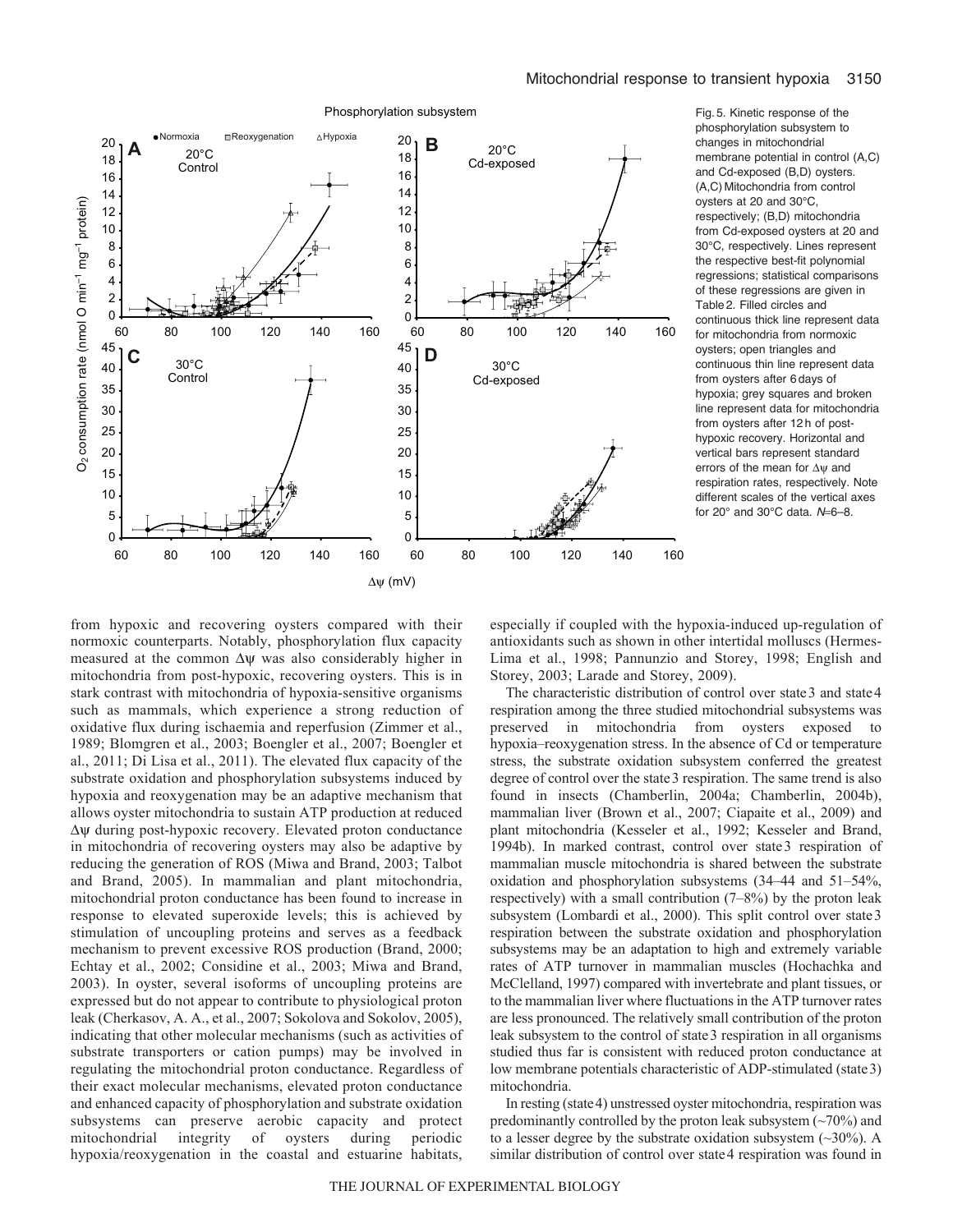



Fig. 6. Control of mitochondrial respiration in resting and ADP-stimulated oyster mitochondria exerted by the three mitochondrial subsystems. (A,C,E) Control over mitochondrial respiration in state 3 exerted by the substrate oxidation (A), proton leak (C) and phosphorylation (E) subsystems; (B,D) control over mitochondrial respiration in state 4 (in the presence of oligomycin) exerted by the substrate oxidation (B) and proton leak (C) subsystems. Membrane potentials for the calculations of the flux control coefficients were chosen to represent the highest common value of  $\Delta \psi$  of state 3 or state 4 respiration in all experimental treatment groups (130 and 140 mV for states 3 and 4, respectively; cf. Fig. 1), to permit comparison across the treatments.

mitochondria from pig muscles (Lombardi et al., 2000), potato tubers (Kesseler et al., 1992; Kesseler and Brand, 1994b), and livers of torpid Siberian hamsters (Brown et al., 2007). In contrast, in the mitochondria from the mid-gut of tobacco hornworm and the liver of normothermic Siberian hamsters, the control of state 4 respiration was almost equally distributed between the proton leak and substrate oxidation subsystems (Chamberlin, 2004a; Chamberlin, 2004b; Brown et al., 2007). This resembled the situation found in mitochondria from hypoxic and recovering oysters where the substrate oxidation subsystem assumed a greater degree of control over state 4 respiration  $(\sim 60\%)$ . Despite these modest variations, both the proton leak and substrate oxidation subsystems are quantitatively important in the control of state 4 respiration in all studied mitochondrial systems, including oyster mitochondria in the absence of temperature and Cd stress.

## **Elevated temperature and Cd modulate mitochondrial bioenergetics and response to transient hypoxia**

Elevated temperature led to an increase in mitochondrial respiration and the flux through the three studied mitochondrial subsystems in oysters, as is typical for ectotherm mitochondria (Blier and Guderley, 1993; Abele et al., 2002; Chamberlin, 2004b; Sokolova, 2004; Cherkasov et al., 2006a). Notably, the thermal sensitivity of the flux through the three studied mitochondrial subsystems was dependent on  $\Delta \psi$ . At a typical state 3 mitochondrial membrane potential of 130mV, a 10°C temperature increase (from 20 to 30°C) had a considerably stronger rate-enhancing effect on the flux through the phosphorylation subsystem (resulting in a 235% increase) of mitochondria from control oysters compared with the substrate oxidation and proton leak subsystems (65 and 33% increase in flux, respectively). In contrast, in mitochondria from Cd-exposed oysters,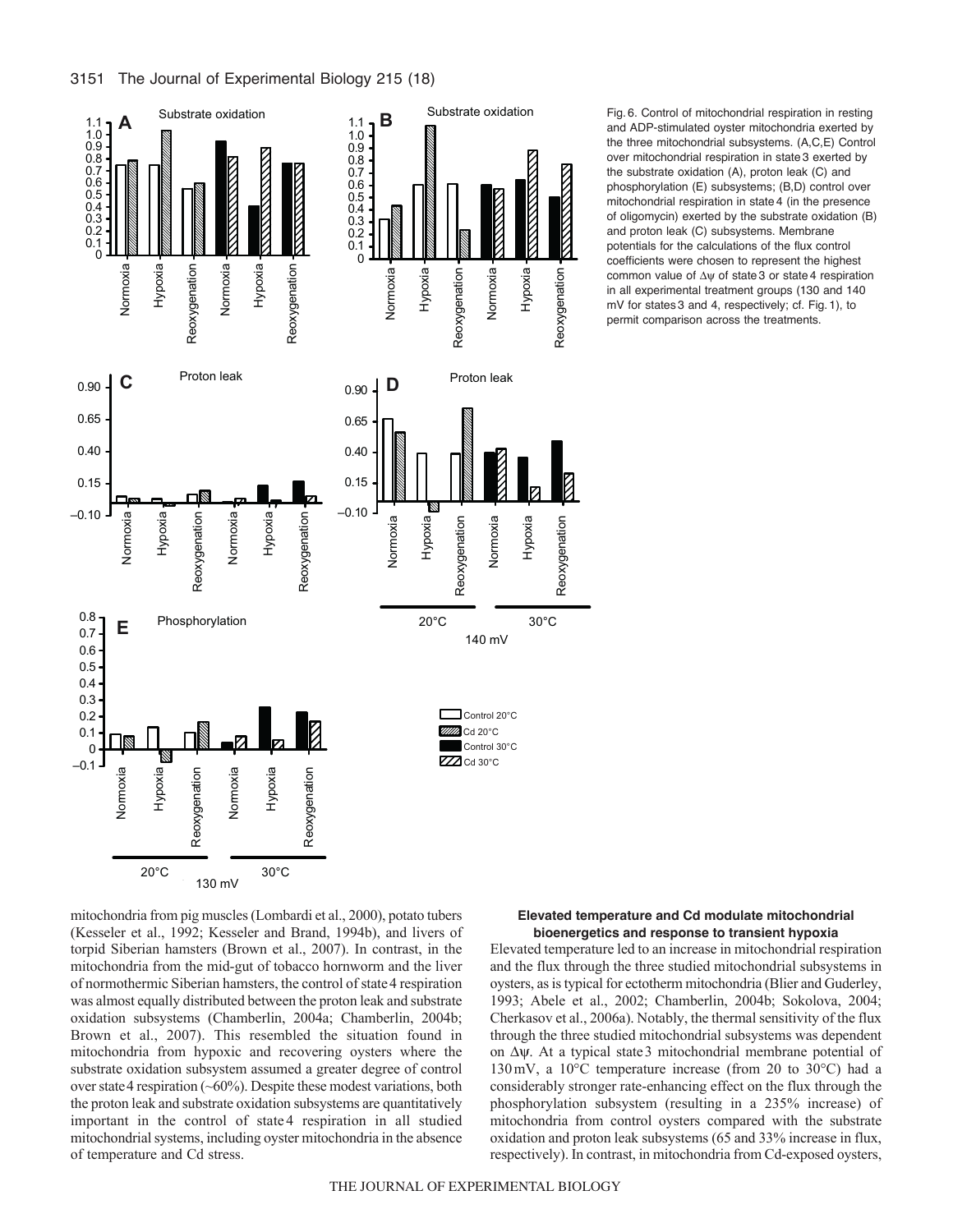the temperature-induced increase in the flux at 130 mV was comparable for all three studied subsystems (55, 77 and 78% for the substrate oxidation, proton leak and phosphorylation subsystems, respectively). This finding is in agreement with earlier studies showing reduced thermal sensitivity of ETC enzymes in the presence of Cd (Ivanina et al., 2008) and lower susceptibility of the resting mitochondrial respiration (driven predominantly by the proton leak) to Cd inhibition at elevated temperatures compared with respiration of phosphorylating mitochondria (Sokolova, 2004). Our present study also found that at high  $\Delta \psi$  of 165mV typical of resting mitochondria, a 10°C temperature increase doubled the flux through the proton leak subsystem, whereas the substrate oxidation flux experienced a modest increase of 20–45%. This was true for mitochondria from both control and Cd-exposed oysters. This indicates that different mitochondrial subsystems will differentially respond to acute temperature rise depending on the physiological state of an organism and the status of its mitochondria. In the absence of external stressors such as Cd, acute temperature rise will preferentially enhance phosphorylation in state3 mitochondria and proton leak in state4 mitochondria of oysters. This can increase ATP synthesis capacity in the active state and prevent hyperpolarization and excessive ROS production under resting conditions.

Lower thermal sensitivity of the flux through the substrate oxidation subsystem (compared with other subsystems) at both low and high physiological  $\Delta \psi$  resulted in redistribution of the control over mitochondrial respiration at elevated temperature, with an increased control exerted by the substrate oxidation subsystem at the expense of the phosphorylation and proton leak subsystems. Interestingly, in mammalian liver mitochondria, the degree of control exerted by the substrate oxidation subsystem over state3 respiration was also higher at high temperatures (25–37°C) compared with the low temperature of 4°C, whereas the opposite was true for state 4 respiration (Dufour et al., 1996). In insect midgut mitochondria, the flux control coefficients for state3 and 4 respiration were unaffected by temperature (Chamberlin, 2004b). Albeit limited, these data show that redistribution of the flux control between the three mitochondrial subsystems in response to thermal stress is probably species specific.

Long-term exposure to Cd *in vivo* also affected mitochondrial function of oysters. It is worth noting that in this study, mitochondria were isolated and assayed in the presence of a strong trace metal chelator (EGTA). Because this chelator ensured the virtual absence of free  $Cd^{2+}$ , the observed effects of Cd exposure probably represent acclimatory changes in mitochondrial structure and/or function, rather than direct toxic effects of Cd. Long-term Cd exposure resulted in a slight but significant depolarization of mitochondria, reduced state3 and 4 respiration, and decreased degree of coupling, as indicated by lower RCR values. A decline in RCR in mitochondria of Cd-exposed oysters indicates that state4 respiration is less sensitive to Cd effects than state 3 respiration. These changes are consistent with those found during *in vitro* Cd exposure of oyster mitochondria (Sokolova, 2004; Cherkasov et al., 2006b; Cherkasov et al., 2010). However, unlike the *in vitro* effects of Cd, long-term exposure to Cd *in vivo* did not considerably affect the flux through the three studied mitochondrial subsystems when measured at the same membrane potential. This indicates that the observed decrease in respiration of mitochondria from Cd-exposed oysters probably reflects their lower  $\Delta \psi$  rather than changes in the intrinsic ETC capacity and proton conductance of the mitochondrial membrane.

Long-term Cd exposure *in vivo* resulted in an increase in the degree of control conferred by the substrate oxidation subsystem over the resting and ADP-stimulated respiration, similar to the situation found during *in vitro* exposure of plant and animal mitochondria to  $Cd^{2+}$ (Kesseler and Brand, 1994b; Ciapaite et al., 2009; Kurochkin et al., 2011). This similarity is remarkable given that the mitochondrial function we assayed in the oysters was done in the absence of free  $Cd<sup>2+</sup>$ . This suggests that in addition to the direct effects of Cd present in the cytosol and mitochondria, there are also slight but persistent shifts in the properties of oyster mitochondria induced by long-term Cd exposure that can contribute to the disturbance of energy metabolism in Cd-exposed oysters (Sokolova et al., 2004; Sokolova et al., 2005b; Cherkasov et al., 2006a). The molecular mechanisms of these shifts are currently unknown but may involve ROS-induced damage to mitochondrial enzymes due to the pro-oxidant effects of Cd (Wang et al., 2004; Valko et al., 2005; Cherkasov, A. A., et al., 2007). Direct inhibition of ETC by Cd can also contribute to this change; however, isolated ETC and matrix enzymes of oysters are more resilient to Cd than intact mitochondria, indicating that Cdinduced inhibition of mitochondrial substrate oxidation is probably a complex systemic phenomenon rather than a consequence of a single-enzyme inhibition (Sokolova, 2004; Cherkasov, A. A., et al., 2007; Ivanina et al., 2008). Perhaps not surprisingly, the distribution of control over respiration was much less affected by chronic Cd exposure *in vivo* (present study) compared with the direct effects of Cd on isolated mitochondria *in vitro* (Kesseler and Brand, 1994b; Ciapaite et al., 2009; Kurochkin et al., 2011). The observed increase of the control exerted by the substrate oxidation subsystem in response to both long-term Cd exposure and temperature stress indicates that mitochondrial respiration in oysters facing these stressors is mostly limited by the substrate oxidation capacity.

Exposure to Cd or elevated temperature significantly altered the responses of phosphorylation and substrate oxidation subsystems to transient hypoxia in oysters. Elevated temperature and Cd exposure prevented an increase in the oxidation subsystem capacity in response to hypoxia and reoxygenation found in control oysters. Similarly, a strong increase in the  $\Delta y$ -dependent flux capacity through the phosphorylation subsystem induced by hypoxia at 20°C was not observed at 30°C. Mild mitochondrial depolarization induced by hypoxia and reoxygenation was ameliorated or completely abolished in oyster mitochondria exposed to Cd or elevated temperatures, despite the fact that the mitochondrial proton conductance was increased. This indicates that both Cd and elevated temperature stress disrupt the normal mitochondrial response to hypoxia–reoxygenation and may result in oxidative stress or bioenergetic disturbances when co-occurring with hypoxia in intertidal or coastal habitats. Earlier studies (Kurochkin et al., 2009) showing elevated oxidative damage during post-hypoxic recovery in Cd-exposed oysters but not in their control counterparts, support this hypothesis. This can make mitochondria of oysters exposed to Cd and/or elevated temperatures more susceptible to hypoxia–reoxygenation-induced damage and affect the ability of oysters to survive periodic oxygen deficiency in polluted estuaries.

### **ACKNOWLEDGEMENTS**

The authors thank two anonymous reviewers for their helpful comments on the earlier version of the manuscript.

#### **FUNDING**

This work was supported by funds provided by the National Science Foundation award IOS-0921367 and UNC Charlotte Faculty Research Grant to I.M.S.

### **REFERENCES**

**Abele, D., Heise, K., Pörtner, H. O. and Puntarulo, S.** (2002). Temperature dependence of mitochondrial function and production of reactive oxygen species in the intertidal mud clam *Mya arenaria. J. Exp. Biol.* **205**, 1831-1841.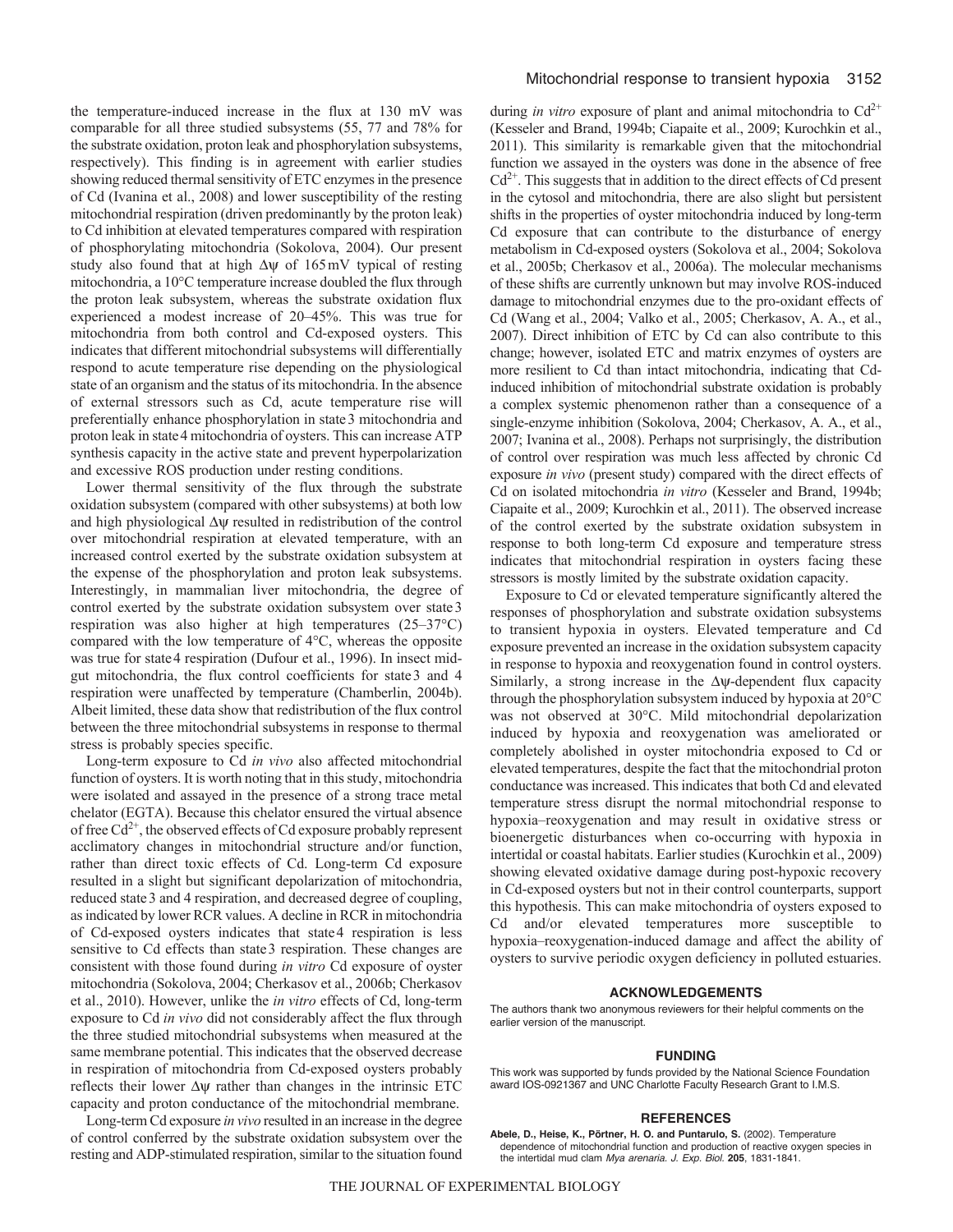# 3153 The Journal of Experimental Biology 215 (18)

- **Ambrosio, G., Zweier, J. L., Duilio, C., Kuppusamy, P., Santoro, G., Elia, P. P., Tritto, I., Cirillo, P., Condorelli, M., Chiariello, M. et al.** (1993). Evidence that mitochondrial respiration is a source of potentially toxic oxygen free radicals in intact rabbit hearts subjected to ischemia and reflow. *J. Biol. Chem.* **268**, 18532-18541.
- **Blier, P. U. and Guderley, H. E.** (1993). Effects of pH and temperature on the kinetics of pyruvate oxidation by muscle mitochondria from rainbow trout (*Oncorhynchus mykiss*). *Physiol. Zool.* **66**, 474-489.
- **Blomgren, K., Zhu, C., Hallin, U. and Hagberg, H.** (2003). Mitochondria and ischemic reperfusion damage in the adult and in the developing brain. *Biochem. Biophys. Res. Commun.* **304**, 551-559.
- **Boengler, K., Gres, P., Dodoni, G., Konietzka, I., Di Lisa, F., Heusch, G. and Schulz, R.** (2007). Mitochondrial respiration and membrane potential after low-flow ischemia are not affected by ischemic preconditioning. *J. Mol. Cell. Cardiol.* **43**, 610- 615.
- **Boengler, K., Heusch, G. and Schulz, R.** (2011). Mitochondria in postconditioning. *Antioxid. Redox Signal.* **14**, 863-880.
- **Brand, M. D.** (1997). Regulation analysis of energy metabolism. *J. Exp. Biol.* **200**, 193- 202.
- **Brand, M. D.** (1998). Top-down elasticity analysis and its application to energy
- metabolism in isolated mitochondria and intact cells. *Mol. Cell. Biochem.* **184**, 13-20. Brand, M. D. (2000). Uncoupling to survive? The role of mitochondrial inefficiency in ageing. *Exp. Gerontol.* **35**, 811-820.
- **Brand, M. D., Hafner, R. P. and Brown, G. C.** (1988). Control of respiration in nonphosphorylating mitochondria is shared between the proton leak and the respiratory chain. *Biochem. J.* **255**, 535-539.
- **Brown, J. C. L., Gerson, A. R. and Staples, J. F.** (2007). Mitochondrial metabolism during daily torpor in the dwarf Siberian hamster: role of active regulated changes and passive thermal effects. *Am. J. Physiol.* **293**, R1833-R1845.
- **Chamberlin, M. E.** (2004a). Control of oxidative phosphorylation during insect metamorphosis. *Am. J. Physiol.* **287**, R314-R321.
- **Chamberlin, M. E.** (2004b). Top-down control analysis of the effect of temperature on ectotherm oxidative phosphorylation. *Am. J. Physiol.* **287**, R794-R800.
- **Chen, Q., Camara, A. K. S., Stowe, D. F., Hoppel, C. L. and Lesnefsky, E. J.** (2007). Modulation of electron transport protects cardiac mitochondria and decreases myocardial injury during ischemia and reperfusion. *Am. J. Physiol.* **292**, C137-C147.
- **Cherkasov, A. A., Overton, R. A., Jr, Sokolov, E. P. and Sokolova, I. M.** (2007). Temperature-dependent effects of cadmium and purine nucleotides on mitochondrial aconitase from a marine ectotherm, *Crassostrea virginica*: a role of temperature in oxidative stress and allosteric enzyme regulation. *J. Exp. Biol.* **210**, 46-55.
- **Cherkasov, A. S., Biswas, P. K., Ridings, D. M., Ringwood, A. H. and Sokolova, I. M.** (2006a). Effects of acclimation temperature and cadmium exposure on cellular energy budgets in the marine mollusk *Crassostrea virginica*: linking cellular and mitochondrial responses. *J. Exp. Biol.* **209**, 1274-1284.
- **Cherkasov, A. S., Ringwood, A. H. and Sokolova, I. M.** (2006b). Combined effects of temperature acclimation and cadmium exposure on mitochondrial function in eastern oysters *Crassostrea virginica* Gmelin (Bivalvia: Ostreidae). *Environ. Toxicol. Chem.* **25**, 2461-2469.
- **Cherkasov, A. S., Grewal, S. and Sokolova, I. M.** (2007). Combined effects of temperature and cadmium exposure on haemocyte apoptosis and cadmium accumulation in the eastern oyster *Crassostrea virginica* (Gmelin). *J. Therm. Biol.* **32**, 162-170.
- **Cherkasov, A. S., Taylor, C. and Sokolova, I. M.** (2010). Seasonal variation in mitochondrial responses to cadmium and temperature in eastern oysters
- *Crassostrea virginica* (Gmelin) from different latitudes. *Aquat. Toxicol.* **97**, 68-78. **Ciapaite, J., Nauciene, Z., Baniene, R., Wagner, M. J., Krab, K. and Mildaziene, V.** (2009). Modular kinetic analysis reveals differences in Cd2+ and Cu2+ ion-induced impairment of oxidative phosphorylation in liver. *FEBS J.* **276**, 3656-3668.
- **Considine, M. J., Goodman, M., Echtay, K. S., Laloi, M., Whelan, J., Brand, M. D. and Sweetlove, L. J.** (2003). Superoxide stimulates a proton leak in potato mitochondria that is related to the activity of uncoupling protein. *J. Biol. Chem.* **278**, 22298-22302.
- **Deutsch, C., Brix, H., Ito, T., Frenzel, H. and Thompson, L.** (2011). Climate-forced variability of ocean hypoxia. *Science* **333**, 336-339.
- **de Zwaan, A.** (1983) Carbohydrate catabolism in bivalves. In *The Mollusca. Metabolic Biochemistry and Molecular Biomechanics* (ed. K. M. Wilber), pp. 137-175. New York, USA: Academic Press.
- **Diaz, R. J. and Rosenberg, R.** (2008). Spreading dead zones and consequences for marine ecosystems. *Science* **321**, 926-929.
- **Diaz, R. J. and Solow, A.** (1999). Ecological and economic consequences of hypoxia. Topic 2: Report for the integrated assessment on hypoxia in the Gulf of Mexico. *NOAA Coastal Ocean Program Decision Analysis Series* **16**, 1-63.
- **Di Lisa, F., Canton, M., Carpi, A., Kaludercic, N., Menabò, R., Menazza, S. and Semenzato, M.** (2011). Mitochondrial injury and protection in ischemic pre- and postconditioning. *Antioxid. Redox Signal.* **14**, 881-891. **Dufour, S., Rousse, N., Canioni, P. and Diolez, P.** (1996). Top-down control analysis
- of temperature effect on oxidative phosphorylation. *Biochem. J.* **314**, 743-751.
- **Eberlee, J. C. and Storey, K. B.** (1984). Buffering capacities of the tissues of marine molluscs. *Physiol. Zool.* **57**, 567-572.
- **Echtay, K. S., Murphy, M. P., Smith, R. A. J., Talbot, D. A. and Brand, M. D.** (2002). Superoxide activates mitochondrial uncoupling protein 2 from the matrix side. Studies using targeted antioxidants. *J. Biol. Chem.* **277**, 47129-47135.
- **English, T. E. and Storey, K. B.** (2003). Freezing and anoxia stresses induce expression of metallothionein in the foot muscle and hepatopancreas of the marine gastropod *Littorina littorea*. *J. Exp. Biol.* **206**, 2517-2524.
- **Grieshaber, M. K., Hardewig, I., Kreutzer, U. and Pörtner, H. O.** (1994). Physiological and metabolic responses to hypoxia in invertebrates. *Rev. Physiol. Biochem. Pharmacol.* **125**, 43-147.
- **Hafner, R. P., Brown, G. C. and Brand, M. D.** (1990). Analysis of the control of respiration rate, phosphorylation rate, proton leak rate and protonmotive force in

isolated mitochondria using the ʻtop-down' approach of metabolic control theory. *Eur. J. Biochem.* **188**, 313-319.

- **Helmuth, B., Harley, C. D. G., Halpin, P. M., O'Donnell, M., Hofmann, G. E. and Blanchette, C. A.** (2002). Climate change and latitudinal patterns of intertidal thermal stress. *Science* **298**, 1015-1017.
- **Hermes-Lima, M., Storey, J. M. and Storey, K. B.** (1998). Antioxidant defenses and metabolic depression. The hypothesis of preparation for oxidative stress in land snails. *Comp. Biochem. Physiol.* **120B**, 437-448.
- **Hochachka, P. W. and McClelland, G. B.** (1997). Cellular metabolic homeostasis during large-scale change in ATP turnover rates in muscles. *J. Exp. Biol.* **200**, 381- 386.
- **Honda, H. M., Korge, P. and Weiss, J. N.** (2005). Mitochondria and ischemia/ reperfusion injury. *Ann. N. Y. Acad. Sci.* **1047**, 248-258.
- **Ivanina, A. V., Habinck, E. and Sokolova, I. M.** (2008). Differential sensitivity to cadmium of key mitochondrial enzymes in the eastern oyster, *Crassostrea virginica* Gmelin (Bivalvia: Ostreidae). *Comp. Biochem. Physiol.* **148C**, 72-79.
- **Ivanina, A. V., Eilers, S., Kurochkin, I. O., Chung, J. S., Techa, S., Piontkivska, H., Sokolov, E. P. and Sokolova, I. M.** (2010a). Effects of cadmium exposure and intermittent anoxia on nitric oxide metabolism in eastern oysters, *Crassostrea virginica. J. Exp. Biol.* **213**, 433-444.
- **Ivanina, A. V., Sokolov, E. P. and Sokolova, I. M.** (2010b). Effects of cadmium on anaerobic energy metabolism and mRNA expression during air exposure and recovery of an intertidal mollusk *Crassostrea virginica. Aquat. Toxicol.* **99**, 330-342.
- **Ivanina, A. V., Froelich, B., Williams, T., Sokolov, E. P., Oliver, J. D. and Sokolova, I. M.** (2011). Interactive effects of cadmium and hypoxia on metabolic responses and bacterial loads of eastern oysters *Crassostrea virginica* Gmelin. *Chemosphere* **82**, 377-389.
- **Kadenbach, B., Ramzan, R., Moosdorf, R. and Vogt, S.** (2011). The role of mitochondrial membrane potential in ischemic heart failure. *Mitochondrion* **11**, 700- 706.
- **Kesseler, A. and Brand, M. D.** (1994a). Effects of cadmium on the control and internal regulation of oxidative phosphorylation in potato tuber mitochondria. *Eur. J. Biochem.* **225**, 907-922.
- **Kesseler, A. and Brand, M. D.** (1994b). Localisation of the sites of action of cadmium on oxidative phosphorylation in potato tuber mitochondria using top-down elasticity analysis. *Eur. J. Biochem.* **225**, 897-906.
- **Kesseler, A. and Brand, M. D.** (1994c). Quantitative determination of the regulation of oxidative phosphorylation by cadmium in potato tuber mitochondria. *Eur. J. Biochem.* **225**, 923-935.
- **Kesseler, A. and Brand, M. D.** (1995). The mechanism of the stimulation of state-4 respiration by cadmium in potato tuber (*Solanum tuberosum*) mitochondria. *Plant Physiol. Biochem.* **33**, 519-528.
- **Kesseler, A., Diolez, P., Brinkmann, K. and Brand, M. D.** (1992). Characterisation of the control of respiration in potato tuber mitochondria using the top-down approach of metabolic control analysis. *Eur. J. Biochem.* **210**, 775-784.
- **Korge, P., Ping, P. and Weiss, J. N.** (2008). Reactive oxygen species production in energized cardiac mitochondria during hypoxia/reoxygenation: modulation by nitric oxide. *Circ. Res.* **103**, 873-880.
- **Kurochkin, I. O., Ivanina, A. V., Eilers, S., Downs, C. A., May, L. A. and Sokolova, I. M.** (2009). Cadmium affects metabolic responses to prolonged anoxia and reoxygenation in eastern oysters (*Crassostrea virginica*)*. Am. J. Physiol.* **297**, R1262-R1272.
- **Kurochkin, I. O., Etzkorn, M., Buchwalter, D., Leamy, L. and Sokolova, I. M.** (2011). Top-down control analysis of the cadmium effects on molluscan mitochondria and the mechanisms of cadmium-induced mitochondrial dysfunction. *Am. J. Physiol.* **300**, R21-R31.
- **Larade, K. and Storey, K. B.** (2009). Living without oxygen: anoxia-responsive gene expression and regulation. *Curr. Genomics* **10**, 76-85.
- **Lee, W. H., Gounarides, J. S., Roos, E. S. and Wolin, M. S.** (2003). Influence of peroxynitrite on energy metabolism and cardiac function in a rat ischemiareperfusion model. *Am. J. Physiol.* **285**, H1385-H1395.
- **Levraut, J., Iwase, H., Shao, Z. H., Vanden Hoek, T. L. and Schumacker, P. T.** (2003). Cell death during ischemia: relationship to mitochondrial depolarization and ROS generation. *Am. J. Physiol.* **284**, H549-H558.
- **Lombardi, A., Damon, M., Vincent, A., Goglia, F. and Herpin, P.** (2000). Characterisation of oxidative phosphorylation in skeletal muscle mitochondria subpopulations in pig: a study using top-down elasticity analysis. *FEBS Lett.* **475**, 84-88.
- **Lötscher, H.-R., Winterhalter, K. H., Carafoli, E. and Richter, C.** (1980). The energy-state of mitochondria during the transport of Ca2+. *Eur. J. Biochem.* **110**, 211- 216.
- **Miwa, S. and Brand, M. D.** (2003). Mitochondrial matrix reactive oxygen species production is very sensitive to mild uncoupling. *Biochem. Soc. Trans.* **31**, 1300-1301. **Navet, R., Mouithys-Mickalad, A., Douette, P., Sluse-Goffart, C. M.,**
- **Jarmuszkiewicz, W. and Sluse, F. E.** (2006). Proton leak induced by reactive oxygen species produced during *in vitro* anoxia/reoxygenation in rat skeletal muscle mitochondria. *J. Bioenerg. Biomembr.* **38**, 23-32.
- **O'Rourke, B., Cortassa, S. and Aon, M. A.** (2005). Mitochondrial ion channels: gatekeepers of life and death. *Physiology (Bethesda)* **20**, 303-315.
- **Pannunzio, T. M. and Storey, K. B.** (1998). Antioxidant defenses and lipid peroxidation during anoxia stress and aerobic recovery in the marine gastropod
- *Littorina littorea*. *J. Exp. Mar. Biol. Ecol.* **221**, 277-292. **Rabalais, N. N., Turner, R. E., Justi**c**, D., Dortch, Q. and Wiseman, W. J. J.** (1999). Characterization of hypoxia. Topic 1: Report for the integrated assessment on hypoxia in the Gulf of Mexico. *NOAA Coastal Ocean Program Decision Analysis Series* **15**, 1-203.
- **Rabalais, N. N., Turner, R. E., Diaz, R. J. and Justic, D.** (2009). Global change and eutrophication of coastal waters. *ICES J. Mar. Sci.* **66**, 1528-1537.